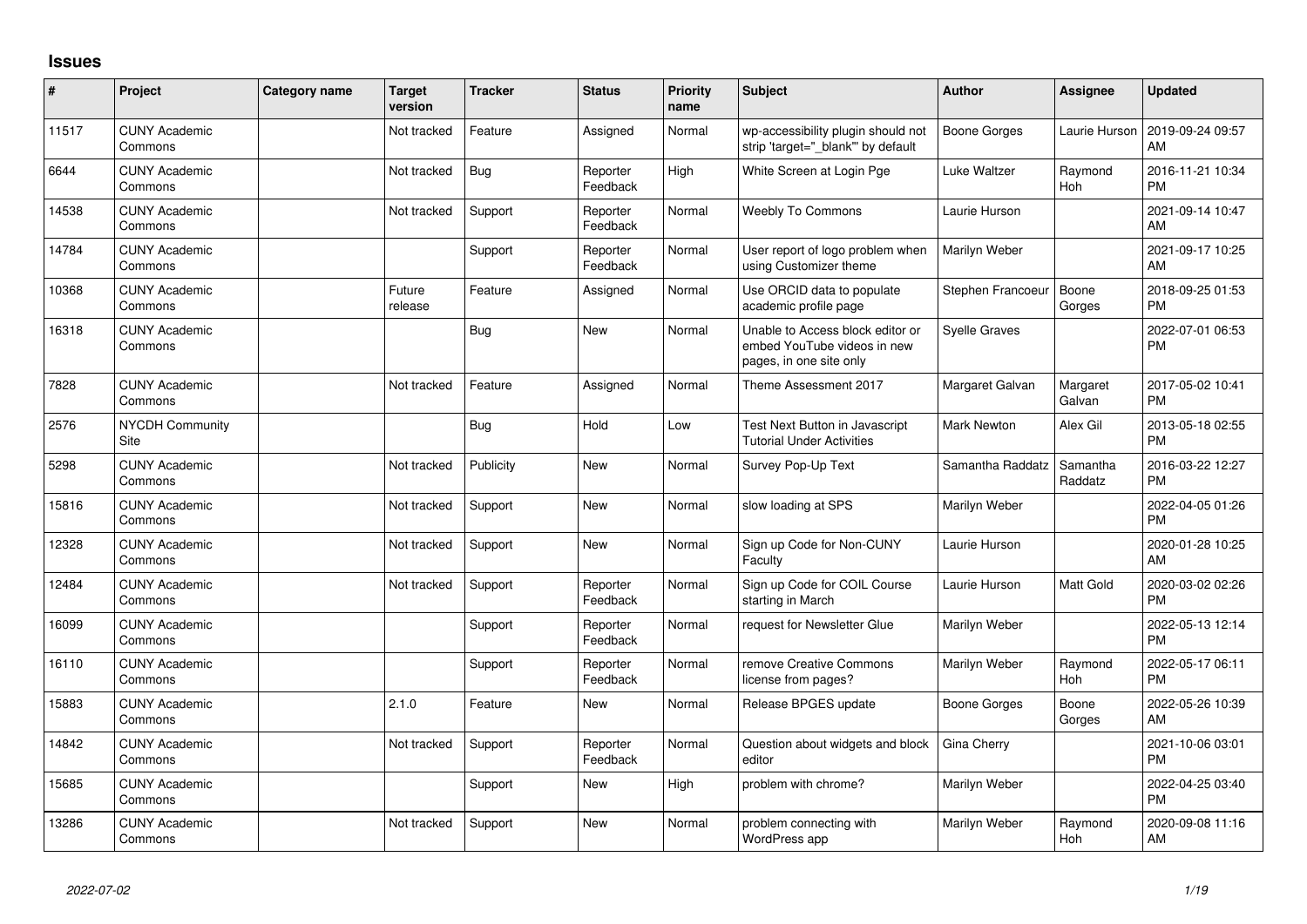| #     | Project                         | Category name | <b>Target</b><br>version | <b>Tracker</b> | <b>Status</b>        | <b>Priority</b><br>name | <b>Subject</b>                                                    | <b>Author</b>       | <b>Assignee</b>   | <b>Updated</b>                |
|-------|---------------------------------|---------------|--------------------------|----------------|----------------------|-------------------------|-------------------------------------------------------------------|---------------------|-------------------|-------------------------------|
| 14900 | <b>CUNY Academic</b><br>Commons |               | Not tracked              | Support        | Reporter<br>Feedback | Normal                  | previous theme?                                                   | Marilyn Weber       |                   | 2021-10-25 10:31<br>AM        |
| 13912 | <b>CUNY Academic</b><br>Commons |               | Not tracked              | Feature        | Hold                 | Low                     | posting "missed schedule"                                         | Marilyn Weber       |                   | 2021-02-23 10:46<br>AM        |
| 11771 | <b>CUNY Academic</b><br>Commons |               | Not tracked              | Support        | Reporter<br>Feedback | Normal                  | post displays in sections                                         | Marilyn Weber       |                   | 2019-08-20 10:34<br>AM        |
| 14629 | <b>CUNY Academic</b><br>Commons |               | Not tracked              | <b>Bug</b>     | Reporter<br>Feedback | Normal                  | Possible Post Order Bug?                                          | Syelle Graves       |                   | 2021-09-14 10:47<br>AM        |
| 2612  | <b>CUNY Academic</b><br>Commons |               | Not tracked              | Publicity      | Assigned             | Normal                  | Pinterest site for the Commons                                    | local admin         | Sarah<br>Morgano  | 2016-03-04 11:19<br>AM        |
| 8607  | <b>CUNY Academic</b><br>Commons |               | Not tracked              | Support        | <b>New</b>           | Normal                  | Paypal?                                                           | Marilyn Weber       | Matt Gold         | 2018-05-15 01:37<br><b>PM</b> |
| 14475 | <b>CUNY Academic</b><br>Commons |               | Not tracked              | Publicity      | <b>New</b>           | Normal                  | OER Showcase Page                                                 | Laurie Hurson       | Laurie Hurson     | 2021-09-14 10:46<br>AM        |
| 12004 | <b>CUNY Academic</b><br>Commons |               | Not tracked              | Support        | Reporter<br>Feedback | Normal                  | Notifications for spam blog<br>comments                           | Gina Cherry         | Raymond<br>Hoh    | 2019-11-01 12:05<br><b>PM</b> |
| 15045 | <b>CUNY Academic</b><br>Commons |               |                          | Support        | <b>New</b>           | Normal                  | no result for KCeL in the search<br>box on the commons            | Marilyn Weber       |                   | 2021-12-10 11:29<br>AM        |
| 12436 | <b>CUNY Academic</b><br>Commons |               | Not tracked              | Bug            | Assigned             | Normal                  | Nightly system downtime                                           | <b>Boone Gorges</b> |                   | 2020-08-01 09:30<br>AM        |
| 10262 | <b>CUNY Academic</b><br>Commons |               | Not tracked              | Bug            | Reporter<br>Feedback | Normal                  | Newsletter Plugin: Broken Image<br>at Bottom of All Newsletters   | Mark Webb           | Raymond<br>Hoh    | 2018-08-30 05:17<br><b>PM</b> |
| 10678 | <b>CUNY Academic</b><br>Commons |               | Not tracked              | Bug            | Reporter<br>Feedback | High                    | Newsletter Plugin Not Sending<br>Out Newsletters                  | Mark Webb           | Boone<br>Gorges   | 2019-09-16 09:38<br><b>PM</b> |
| 15169 | <b>CUNY Academic</b><br>Commons |               | 2.0.3                    | Support        | Reporter<br>Feedback | Normal                  | new Prelude website zipfiles for<br>custom theme and other files. | Marilyn Weber       |                   | 2022-06-29 11:32<br>AM        |
| 11968 | JustPublics@365<br>MediaCamp    |               |                          | Feature        | <b>New</b>           | Normal                  | Nanoscience Retractable Display<br>Unit                           | Donald Cherry       | Bonnie<br>Eissner | 2021-02-19 08:50<br>AM        |
| 8992  | NYCDH Community<br>Site         |               |                          | Bug            | Assigned             | Normal                  | Multiple RBE error reports                                        | <b>Matt Gold</b>    | Raymond<br>Hoh    | 2017-12-11 05:43<br><b>PM</b> |
| 11392 | <b>CUNY Academic</b><br>Commons |               | Future<br>release        | Bug            | <b>New</b>           | Normal                  | Migrate users away from<br><b>StatPress</b>                       | Boone Gorges        |                   | 2019-04-23 03:53<br><b>PM</b> |
| 15757 | <b>CUNY Academic</b><br>Commons |               |                          | Bug            | <b>New</b>           | Normal                  | Members # do not match                                            | Laurie Hurson       |                   | 2022-03-30 04:52<br><b>PM</b> |
| 2618  | NYCDH Community<br>Site         |               |                          | <b>Bug</b>     | Assigned             | Low                     | Mark blogs as spam when created<br>by users marked as spam        | Matt Gold           | Boone<br>Gorges   | 2013-06-09 11:38<br><b>PM</b> |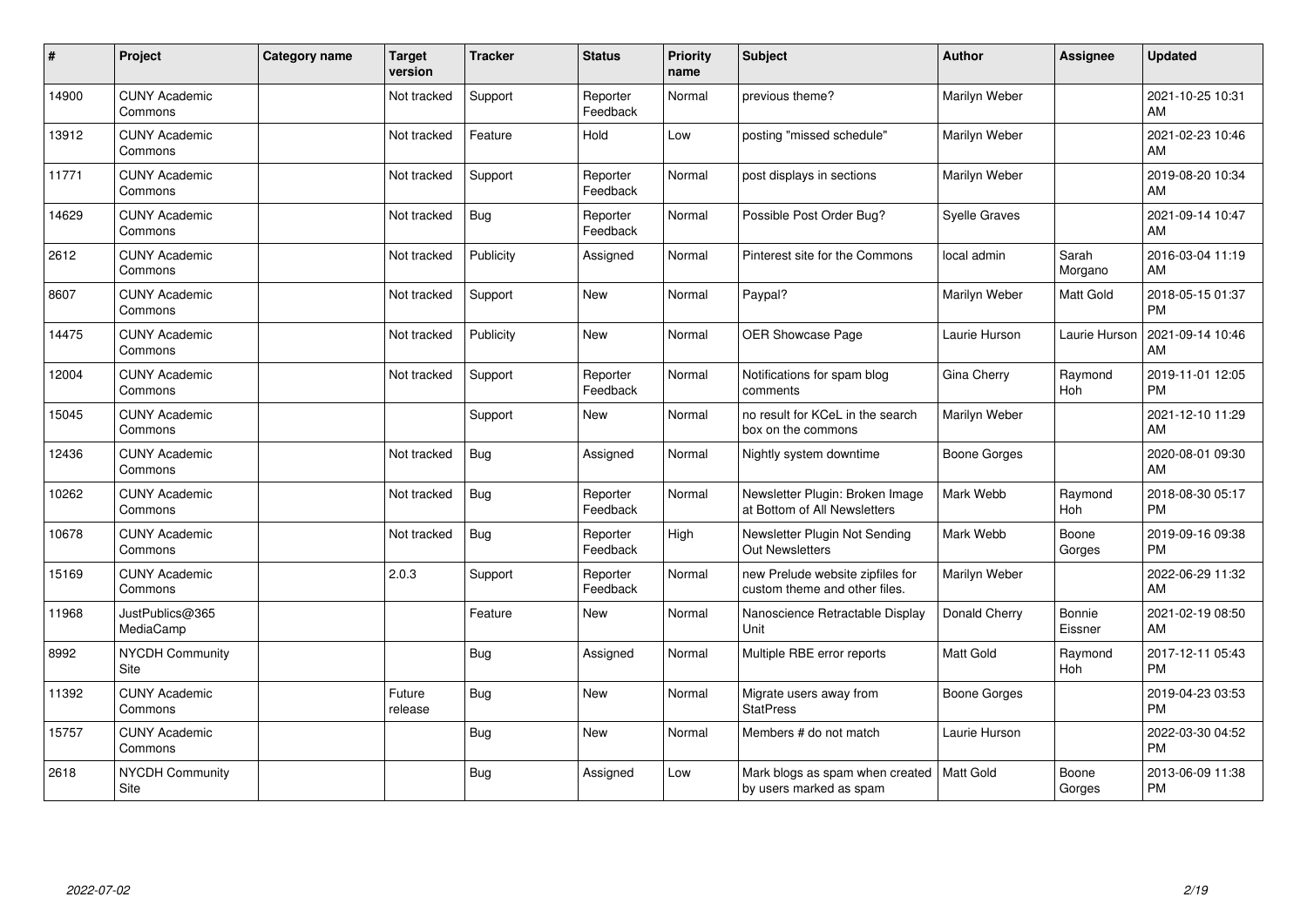| #     | Project                                                                 | Category name | <b>Target</b><br>version | <b>Tracker</b> | <b>Status</b>        | <b>Priority</b><br>name | <b>Subject</b>                                                                                                                               | <b>Author</b>           | Assignee            | <b>Updated</b>                |
|-------|-------------------------------------------------------------------------|---------------|--------------------------|----------------|----------------------|-------------------------|----------------------------------------------------------------------------------------------------------------------------------------------|-------------------------|---------------------|-------------------------------|
| 9908  | <b>CUNY Academic</b><br>Commons                                         |               | Not tracked              | Feature        | <b>New</b>           | Normal                  | Is it possible to send email<br>updates to users (or an email<br>address not on the list) for only a<br>single page AFTER being<br>prompted? | <b>Michael Shields</b>  | scott voth          | 2018-06-11 01:34<br><b>PM</b> |
| 2577  | <b>NYCDH Community</b><br><b>Site</b>                                   |               |                          | Feature        | Assigned             | Low                     | Investigate Potential to Add Links<br>to the Forum                                                                                           | Mark Newton             | Alex Gil            | 2013-05-16 09:40<br><b>PM</b> |
| 14792 | <b>CUNY Academic</b><br>Commons                                         |               |                          | Bug            | <b>New</b>           | Normal                  | Inconsistent email notifications<br>from gravity forms                                                                                       | Raffi<br>Khatchadourian |                     | 2021-10-04 01:50<br><b>PM</b> |
| 11131 | <b>CUNY Academic</b><br>Commons                                         |               | Future<br>release        | Feature        | Reporter<br>Feedback | Normal                  | Image Annotation Plugins                                                                                                                     | Laurie Hurson           |                     | 2019-02-26 11:33<br>AM        |
| 11879 | <b>CUNY Academic</b><br>Commons                                         |               | Not tracked              | <b>Bug</b>     | <b>New</b>           | Normal                  | Hypothesis comments appearing<br>on multiple, different pdfs across<br>blogs                                                                 | Laurie Hurson           | Laurie Hurson       | 2019-09-19 02:39<br><b>PM</b> |
| 4235  | <b>CUNY Academic</b><br>Commons                                         |               | Not tracked              | Design/UX      | Assigned             | Normal                  | Explore user experience around<br>comments on forum topics vs docs                                                                           | <b>Matt Gold</b>        | Samantha<br>Raddatz | 2015-07-21 10:23<br>AM        |
| 14398 | <b>CUNY Academic</b><br>Commons                                         |               | Not tracked              | Support        | Reporter<br>Feedback | Normal                  | Events plug-in notification problem                                                                                                          | Marilyn Weber           |                     | 2021-05-11 11:21<br>AM        |
| 15565 | <b>CUNY Academic</b><br>Commons                                         |               |                          | Support        | <b>New</b>           | Normal                  | Events - send updates to an email<br>listserv                                                                                                | <b>Marilyn Weber</b>    |                     | 2022-03-10 01:06<br><b>PM</b> |
| 15655 | <b>CUNY Academic</b><br>Commons                                         |               | 2.0.3                    | Support        | Reporter<br>Feedback | Normal                  | Event Aggregator plugin?                                                                                                                     | Marilyn Weber           |                     | 2022-06-29 11:32<br>AM        |
| 12198 | <b>CUNY Academic</b><br>Commons                                         |               | Not tracked              | Bug            | Reporter<br>Feedback | Normal                  | Duplicate listing in My Sites                                                                                                                | Tom Harbison            |                     | 2019-12-09 05:50<br><b>PM</b> |
| 16092 | <b>CUNY Academic</b><br>Commons                                         |               | Future<br>release        | Feature        | Hold                 | Normal                  | Don't show main site in Site<br>search results                                                                                               | Boone Gorges            | Boone<br>Gorges     | 2022-05-17 03:12<br>PM        |
| 9207  | <b>CUNY Academic</b><br>Commons                                         |               | Future<br>release        | Support        | Reporter<br>Feedback | Normal                  | display dashboards made in<br>Tableau?                                                                                                       | Marilyn Weber           | Boone<br>Gorges     | 2018-04-10 10:42<br>AM        |
| 14940 | <b>CUNY Academic</b><br>Commons                                         |               |                          | <b>Bug</b>     | <b>New</b>           | Normal                  | Discrepancy between Commons<br>profile "sites" and actual # of sites                                                                         | Laurie Hurson           |                     | 2021-11-08 11:09<br>AM        |
| 15260 | <b>CUNY Academic</b><br>Commons                                         |               |                          | Support        | Reporter<br>Feedback | Normal                  | Diacritical markings   European<br><b>Stages</b>                                                                                             | Marilyn Weber           |                     | 2022-02-04 08:16<br>AM        |
| 11509 | <b>CUNY Academic</b><br>Commons                                         |               | Not tracked              | Support        | Reporter<br>Feedback | Normal                  | deleted Page causing a Menu<br>problem?                                                                                                      | Marilyn Weber           |                     | 2019-06-04 09:54<br>AM        |
| 6665  | <b>CUNY Academic</b><br>Commons                                         |               | Not tracked              | Publicity      | <b>New</b>           | Normal                  | Dead Link in 1.10 announcement<br>post                                                                                                       | Paige Dupont            | Stephen Real        | 2016-12-01 03:11<br>PM        |
| 12062 | AD/O365 Transition<br>from NonMatric to<br><b>Matriculated Students</b> |               |                          | Feature        | In Progress          | Normal                  | create solution and console<br>project                                                                                                       | Emilio Rodriguez        | Emilio<br>Rodriguez | 2019-11-12 03:56<br><b>PM</b> |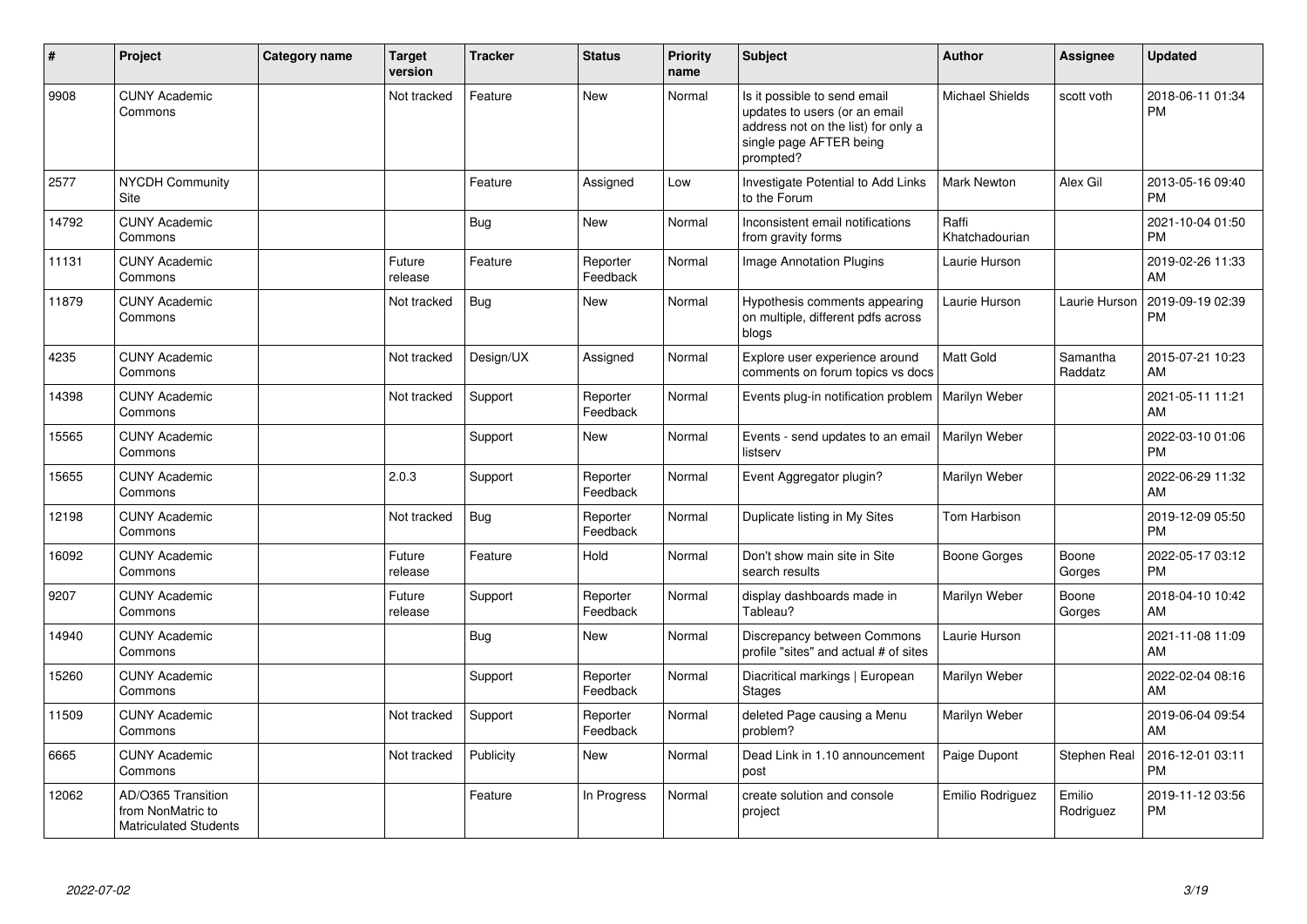| #     | Project                         | Category name | <b>Target</b><br>version | <b>Tracker</b> | <b>Status</b>        | Priority<br>name | Subject                                                                               | Author                  | <b>Assignee</b>    | <b>Updated</b>                |
|-------|---------------------------------|---------------|--------------------------|----------------|----------------------|------------------|---------------------------------------------------------------------------------------|-------------------------|--------------------|-------------------------------|
| 8837  | <b>CUNY Academic</b><br>Commons |               | Not tracked              | Feature        | Assigned             | Normal           | Create a form to request info from<br>people requesting premium<br>themes and plugins | <b>Matt Gold</b>        | Marilyn<br>Weber   | 2017-11-14 03:35<br>PM        |
| 13949 | <b>CUNY Academic</b><br>Commons |               | Not tracked              | Bug            | <b>New</b>           | Normal           | Continued debugging of runaway<br>MySQL connections                                   | Matt Gold               | Boone<br>Gorges    | 2021-09-14 10:42<br>AM        |
| 14936 | <b>CUNY Academic</b><br>Commons |               |                          | Bug            | <b>New</b>           | Normal           | Commons websites blocked by<br>SPS campus network                                     | Laurie Hurson           |                    | 2021-11-03 03:57<br><b>PM</b> |
| 14394 | <b>CUNY Academic</b><br>Commons |               | Not tracked              | Feature        | <b>New</b>           | Normal           | Commons News Site - redesign                                                          | scott voth              | scott voth         | 2021-09-14 10:46<br>AM        |
| 11149 | <b>CUNY Academic</b><br>Commons |               | Not tracked              | Support        | Reporter<br>Feedback | Normal           | comments getting blocked                                                              | Marilyn Weber           | Raymond<br>Hoh     | 2019-03-26 11:40<br>AM        |
| 11519 | <b>CUNY Academic</b><br>Commons |               | Not tracked              | Support        | Assigned             | Normal           | comment option not appearing                                                          | Marilyn Weber           |                    | 2019-09-24 10:28<br>AM        |
| 10657 | <b>CUNY Academic</b><br>Commons |               | Not tracked              | Support        | Reporter<br>Feedback | Normal           | child theme problems                                                                  | Marilyn Weber           |                    | 2018-11-08 01:19<br><b>PM</b> |
| 16294 | <b>CUNY Academic</b><br>Commons |               |                          | Bug            | New                  | Urgent           | CAC is down                                                                           | Raffi<br>Khatchadourian |                    | 2022-06-27 02:00<br><b>PM</b> |
| 12911 | <b>CUNY Academic</b><br>Commons |               | Not tracked              | Feature        | New                  | Normal           | Block access to xmlrpc.php based<br>on User-Agent                                     | <b>Boone Gorges</b>     | Boone<br>Gorges    | 2020-06-09 05:12<br>PM        |
| 15923 | <b>CUNY Academic</b><br>Commons |               | Not tracked              | Feature        | Reporter<br>Feedback | Normal           | <b>Bellows Plugin Adjustments</b>                                                     | Laurie Hurson           |                    | 2022-04-20 10:10<br>AM        |
| 11787 | <b>CUNY Academic</b><br>Commons |               | Not tracked              | Support        | Reporter<br>Feedback | Normal           | automated comments notifications<br>on ZenDesk                                        | Marilyn Weber           |                    | 2019-08-26 06:18<br><b>PM</b> |
| 15176 | <b>CUNY Academic</b><br>Commons |               | Not tracked              | Support        | Reporter<br>Feedback | Normal           | Archiving Q Writing & Old<br>Wordpress Sites on the Commons                           | Laurie Hurson           |                    | 2022-02-08 10:28<br>AM        |
| 15370 | <b>CUNY Academic</b><br>Commons |               |                          | Support        | Reporter<br>Feedback | Normal           | All-in-One Event Calendar?                                                            | Marilyn Weber           |                    | 2022-02-17 11:03<br>AM        |
| 11393 | <b>CUNY Academic</b><br>Commons |               | Not tracked              | Publicity      | New                  | Normal           | After 1.15 release, ceate a hero<br>slide and post about adding a site<br>to a group  | scott voth              | Patrick<br>Sweeney | 2019-05-14 10:32<br>AM        |
| 14504 | <b>CUNY Academic</b><br>Commons |               | Not tracked              | Publicity      | Reporter<br>Feedback | Normal           | Adding showcases to home page<br>menu                                                 | Laurie Hurson           | Boone<br>Gorges    | 2022-01-19 03:26<br>PM        |
| 15613 | <b>CUNY Academic</b><br>Commons |               | 2.0.3                    | Feature        | Reporter<br>Feedback | Normal           | Adding "Passster" plugin                                                              | Laurie Hurson           |                    | 2022-06-29 11:32<br>AM        |
| 2574  | NYCDH Community<br>Site         |               |                          | Feature        | Assigned             | Normal           | Add Way to Upload Files to<br>Groups                                                  | <b>Mark Newton</b>      | Raymond<br>Hoh     | 2013-05-18 07:46<br>PM.       |
| 16290 | <b>CUNY Academic</b><br>Commons |               |                          | Feature        | Reporter<br>Feedback | Normal           | Add Table Of Contents Block<br>plug-in                                                | Raffi<br>Khatchadourian |                    | 2022-06-24 10:26<br>AM        |
| 2571  | NYCDH Community<br>Site         |               |                          | Feature        | Assigned             | Normal           | Add Google custom search box to<br>homepage                                           | Mark Newton             | Raymond<br>Hoh     | 2013-05-18 07:49<br><b>PM</b> |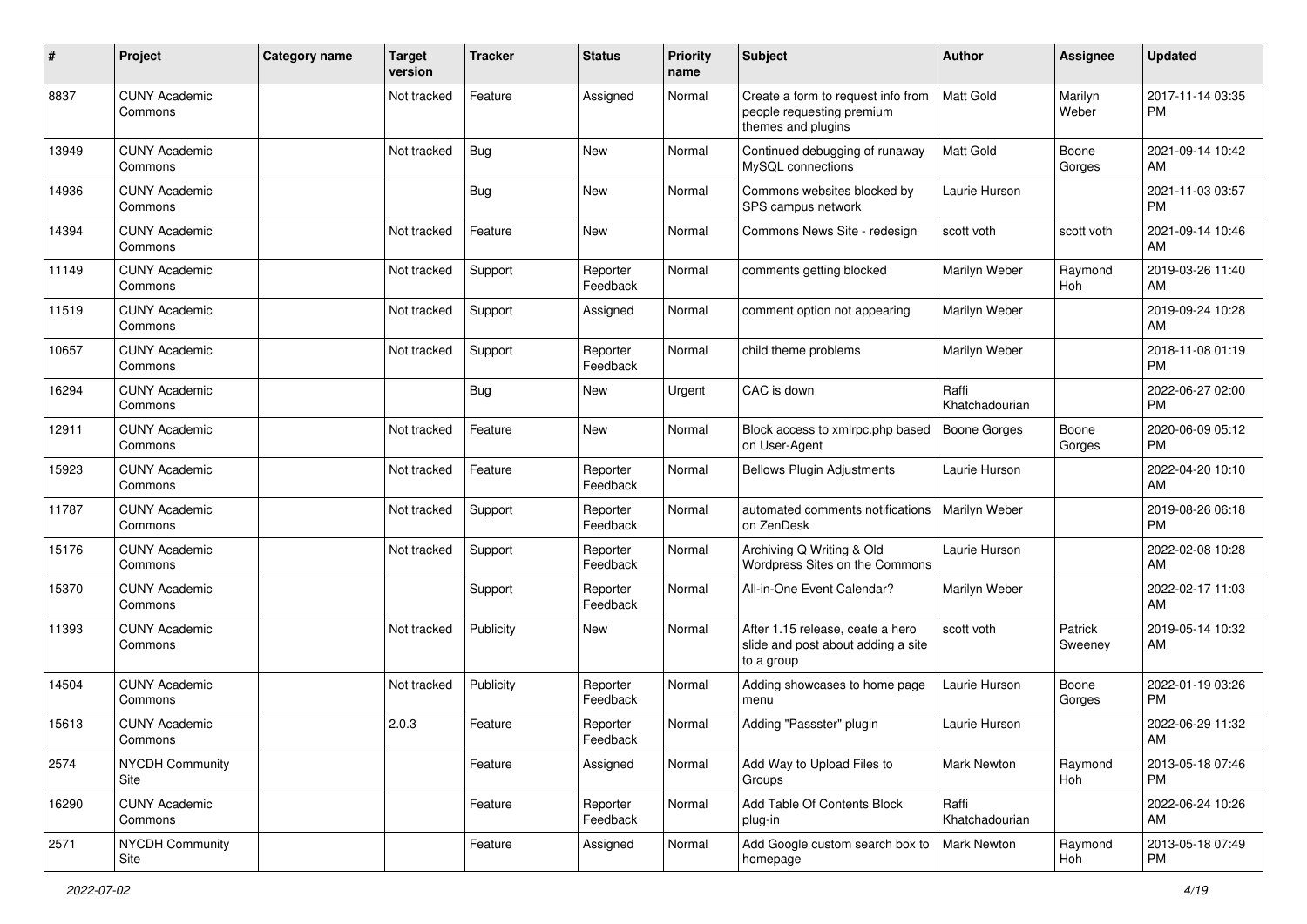| #     | Project                         | <b>Category name</b> | <b>Target</b><br>version | <b>Tracker</b> | <b>Status</b>        | Priority<br>name | <b>Subject</b>                                                                            | <b>Author</b>       | <b>Assignee</b>     | <b>Updated</b>                |
|-------|---------------------------------|----------------------|--------------------------|----------------|----------------------|------------------|-------------------------------------------------------------------------------------------|---------------------|---------------------|-------------------------------|
| 2573  | <b>NYCDH Community</b><br>Site  |                      |                          | Feature        | Reporter<br>Feedback | Normal           | Add dh_nyc twitter list feed to site                                                      | <b>Mark Newton</b>  | Matt Gold           | 2013-05-16 11:42<br>PM        |
| 16307 | <b>CUNY Academic</b><br>Commons |                      |                          | Bug            | New                  | Normal           | Add brief messaging to<br>accept/decline group membership<br>requests                     | Matt Gold           | Boone<br>Gorges     | 2022-06-27 06:13<br><b>PM</b> |
| 13255 | <b>CUNY Academic</b><br>Commons |                      | Not tracked              | Support        | Reporter<br>Feedback | Normal           | Accessibility problems                                                                    | Marilyn Weber       |                     | 2020-09-01 05:48<br><b>PM</b> |
| 13034 | <b>CUNY Academic</b><br>Commons |                      | Not tracked              | Support        | Reporter<br>Feedback | Normal           | a site is asking people to join the<br>Commons to get a download                          | Marilyn Weber       |                     | 2020-07-12 07:23<br>AM        |
| 11848 | <b>CUNY Academic</b><br>Commons |                      | Not tracked              | Support        | Hold                 | Normal           | a Dean of Faculty wants to share<br>a large file                                          | Marilyn Weber       |                     | 2019-09-24 08:44<br>AM        |
| 12352 | <b>CUNY Academic</b><br>Commons |                      | Not tracked              | Support        | <b>New</b>           | Normal           | "posts list" page builder block<br>option                                                 | Marilyn Weber       |                     | 2020-02-03 01:29<br><b>PM</b> |
| 2666  | <b>CUNY Academic</b><br>Commons | About page           | Not tracked              | Documentation  | Assigned             | Normal           | <b>Update About Text</b>                                                                  | Chris Stein         | Luke Waltzer        | 2016-03-04 11:19<br>AM        |
| 10839 | <b>CUNY Academic</b><br>Commons | About page           | Not tracked              | Support        | New                  | Normal           | <b>Mission Statement Needs</b><br>Revision                                                | scott voth          | Matt Gold           | 2018-12-26 10:58<br>AM        |
| 8901  | <b>CUNY Academic</b><br>Commons | Accessibility        | Future<br>release        | Feature        | Assigned             | Normal           | Theme analysis for accessibility                                                          | <b>Matt Gold</b>    | Boone<br>Gorges     | 2022-04-26 11:59<br>AM        |
| 8900  | <b>CUNY Academic</b><br>Commons | Accessibility        | Future<br>release        | Feature        | Assigned             | Normal           | Look into tools to enforce<br>accessibility in WP environment                             | Matt Gold           | Boone<br>Gorges     | 2022-04-26 11:59<br>AM        |
| 1460  | <b>CUNY Academic</b><br>Commons | Analytics            | Future<br>release        | Feature        | Assigned             | Normal           | Update System Report                                                                      | <b>Brian Foote</b>  | Boone<br>Gorges     | 2015-11-09 06:13<br><b>PM</b> |
| 4070  | <b>CUNY Academic</b><br>Commons | Analytics            | Not tracked              | Support        | Assigned             | Normal           | Request for JITP site analytics                                                           | <b>Matt Gold</b>    | Seth Persons        | 2016-02-23 03:09<br><b>PM</b> |
| 4972  | <b>CUNY Academic</b><br>Commons | Analytics            | Not tracked              | Bug            | <b>New</b>           | Normal           | <b>Newsletter Analytics</b>                                                               | Stephen Real        | Matt Gold           | 2015-12-09 12:54<br><b>PM</b> |
| 5679  | <b>CUNY Academic</b><br>Commons | Analytics            | Not tracked              | Feature        | New                  | Normal           | Logged In Users for GA                                                                    | Valerie Townsend    | Valerie<br>Townsend | 2016-06-11 09:49<br>AM        |
| 15210 | <b>CUNY Academic</b><br>Commons | Analytics            | Not tracked              | Design/UX      | New                  | Normal           | Google Analytics improvements                                                             | Colin McDonald      | Boone<br>Gorges     | 2022-05-24 10:47<br>AM        |
| 5581  | <b>CUNY Academic</b><br>Commons | Analytics            | Future<br>release        | Feature        | Assigned             | Normal           | Explore alternatives to Google<br>Analytics                                               | <b>Matt Gold</b>    | Valerie<br>Townsend | 2020-04-17 03:12<br><b>PM</b> |
| 7022  | <b>CUNY Academic</b><br>Commons | Announcements        | Future<br>release        | <b>Bug</b>     | New                  | Normal           | Sitewide announcements should<br>be displayed on, and dismissable<br>from, mapped domains | <b>Boone Gorges</b> | Boone<br>Gorges     | 2018-03-22 10:18<br>AM        |
| 9720  | <b>CUNY Academic</b><br>Commons | Authentication       | Future<br>release        | Feature        | New                  | Normal           | The Commons should be an<br>oAuth provider                                                | <b>Boone Gorges</b> |                     | 2019-03-01 02:04<br><b>PM</b> |
| 4635  | <b>CUNY Academic</b><br>Commons | Authentication       | Future<br>release        | Feature        | New                  | Normal           | Allow non-WP authentication                                                               | Boone Gorges        | Sonja Leix          | 2019-03-01 02:05<br><b>PM</b> |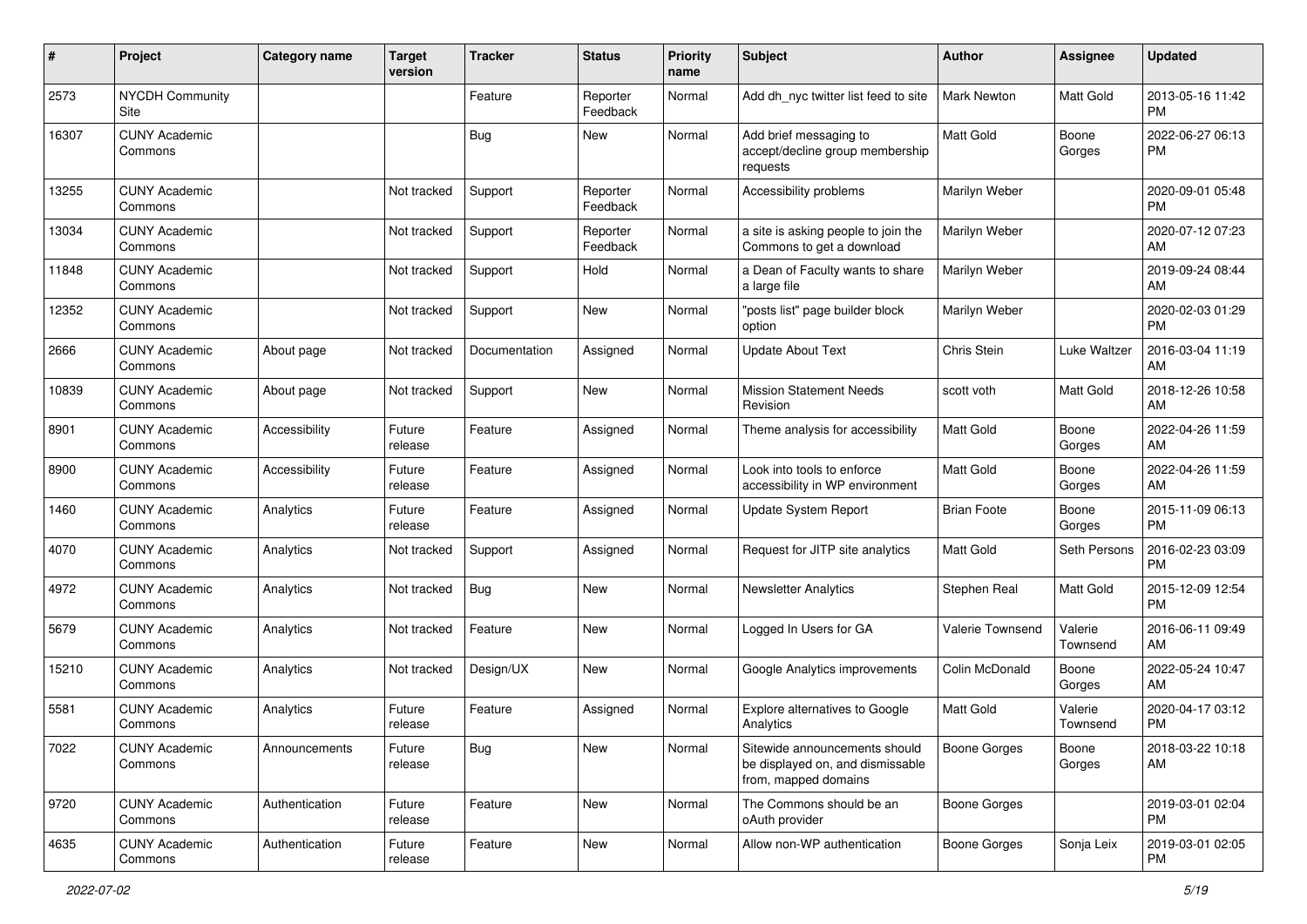| #     | Project                         | <b>Category name</b>      | Target<br>version | <b>Tracker</b> | <b>Status</b>        | <b>Priority</b><br>name | <b>Subject</b>                                                       | <b>Author</b>    | Assignee            | <b>Updated</b>                |
|-------|---------------------------------|---------------------------|-------------------|----------------|----------------------|-------------------------|----------------------------------------------------------------------|------------------|---------------------|-------------------------------|
| 12350 | <b>CUNY Academic</b><br>Commons | Blogs (BuddyPress)        | Not tracked       | Support        | Reporter<br>Feedback | Normal                  | URL creation problem                                                 | Marilyn Weber    |                     | 2020-02-03 11:27<br>AM        |
| 8836  | <b>CUNY Academic</b><br>Commons | <b>Blogs (BuddyPress)</b> | Future<br>release | Feature        | Assigned             | Normal                  | Redesign site launch process                                         | Matt Gold        | Boone<br>Gorges     | 2019-10-03 02:49<br><b>PM</b> |
| 8835  | <b>CUNY Academic</b><br>Commons | Blogs (BuddyPress)        | Future<br>release | Feature        | New                  | Normal                  | Extend cuny.is shortlinks to sites                                   | Luke Waltzer     | Boone<br>Gorges     | 2022-04-26 11:59<br>AM        |
| 6078  | <b>CUNY Academic</b><br>Commons | <b>Blogs (BuddyPress)</b> | Future<br>release | Feature        | <b>New</b>           | Normal                  | <b>Explore Adding Network Blog</b><br>Metadata Plugin                | Luke Waltzer     | Luke Waltzer        | 2016-10-11 10:29<br><b>PM</b> |
| 5691  | <b>CUNY Academic</b><br>Commons | <b>Blogs (BuddyPress)</b> | Future<br>release | Bug            | Assigned             | High                    | Differing numbers on Sites display                                   | <b>Matt Gold</b> | Raymond<br>Hoh      | 2016-06-13 01:37<br><b>PM</b> |
| 1423  | <b>CUNY Academic</b><br>Commons | BuddyPress (misc)         | Future<br>release | Feature        | Assigned             | Low                     | Show an avatar for pingback<br>comment activity items                | Boone Gorges     | <b>Tahir Butt</b>   | 2016-10-24 12:03<br><b>PM</b> |
| 2325  | <b>CUNY Academic</b><br>Commons | BuddyPress (misc)         | Future<br>release | Feature        | Assigned             | Low                     | Profile should have separate fields<br>for first/last names          | local admin      | Boone<br>Gorges     | 2015-11-09 06:09<br><b>PM</b> |
| 58    | <b>CUNY Academic</b><br>Commons | BuddyPress (misc)         | Future<br>release | Feature        | Assigned             | Low                     | Make member search sortable by<br>last name                          | Roberta Brody    | Boone<br>Gorges     | 2010-08-26 02:38<br><b>PM</b> |
| 377   | <b>CUNY Academic</b><br>Commons | BuddyPress (misc)         | Future<br>release | Feature        | Assigned             | Normal                  | Like buttons                                                         | Matt Gold        | Boone<br>Gorges     | 2010-11-16 05:13<br><b>PM</b> |
| 435   | <b>CUNY Academic</b><br>Commons | BuddyPress (misc)         | Future<br>release | Feature        | Assigned             | Normal                  | Include Avatar Images in Forum<br><b>Post Notification Emails</b>    | <b>Matt Gold</b> | Boone<br>Gorges     | 2010-12-08 12:40<br><b>PM</b> |
| 310   | <b>CUNY Academic</b><br>Commons | BuddyPress (misc)         | Future<br>release | Feature        | Assigned             | Low                     | <b>Friend Request Email</b>                                          | Matt Gold        | Samantha<br>Raddatz | 2015-11-09 05:08<br><b>PM</b> |
| 500   | <b>CUNY Academic</b><br>Commons | BuddyPress (misc)         | Future<br>release | Feature        | Assigned             | Normal                  | <b>Export Group Data</b>                                             | Matt Gold        | Boone<br>Gorges     | 2010-12-19 12:09<br><b>PM</b> |
| 599   | <b>CUNY Academic</b><br>Commons | BuddyPress (misc)         | Future<br>release | Feature        | Assigned             | Normal                  | Consider adding rating plugins for<br><b>BuddyPress/BBPress</b>      | <b>Matt Gold</b> | Boone<br>Gorges     | 2011-08-22 06:50<br><b>PM</b> |
| 7624  | <b>CUNY Academic</b><br>Commons | BuddyPress (misc)         | Future<br>release | Design/UX      | <b>New</b>           | Normal                  | <b>BP Notifications</b>                                              | Luke Waltzer     | Paige Dupont        | 2017-02-08 10:43<br><b>PM</b> |
| 635   | <b>CUNY Academic</b><br>Commons | BuddyPress (misc)         | Future<br>release | Feature        | Assigned             | Normal                  | Big Blue Button -<br>Videoconferencing in Groups and<br><b>Blogs</b> | <b>Matt Gold</b> | Boone<br>Gorges     | 2011-03-14 03:24<br>PM        |
| 11243 | <b>CUNY Academic</b><br>Commons | BuddyPress (misc)         | Future<br>release | <b>Bug</b>     | New                  | Normal                  | Audit bp-custom.php                                                  | Raymond Hoh      | Raymond<br>Hoh      | 2022-04-26 11:59<br>AM        |
| 554   | <b>CUNY Academic</b><br>Commons | BuddyPress (misc)         | Future<br>release | Feature        | Assigned             | Normal                  | Add Trackback notifications to<br>site-wide activity feed            | Matt Gold        | Boone<br>Gorges     | 2015-11-09 06:19<br><b>PM</b> |
| 519   | <b>CUNY Academic</b><br>Commons | <b>BuddyPress Docs</b>    | Future<br>release | Feature        | Assigned             | Low                     | TOC for individual docs - for new<br>BP "wiki-like" plugin           | scott voth       | Boone<br>Gorges     | 2015-11-09 05:54<br><b>PM</b> |
| 1744  | <b>CUNY Academic</b><br>Commons | <b>BuddyPress Docs</b>    | Future<br>release | Feature        | Assigned             | Normal                  | Spreadsheet-style Docs                                               | Boone Gorges     | Boone<br>Gorges     | 2015-11-09 06:13<br><b>PM</b> |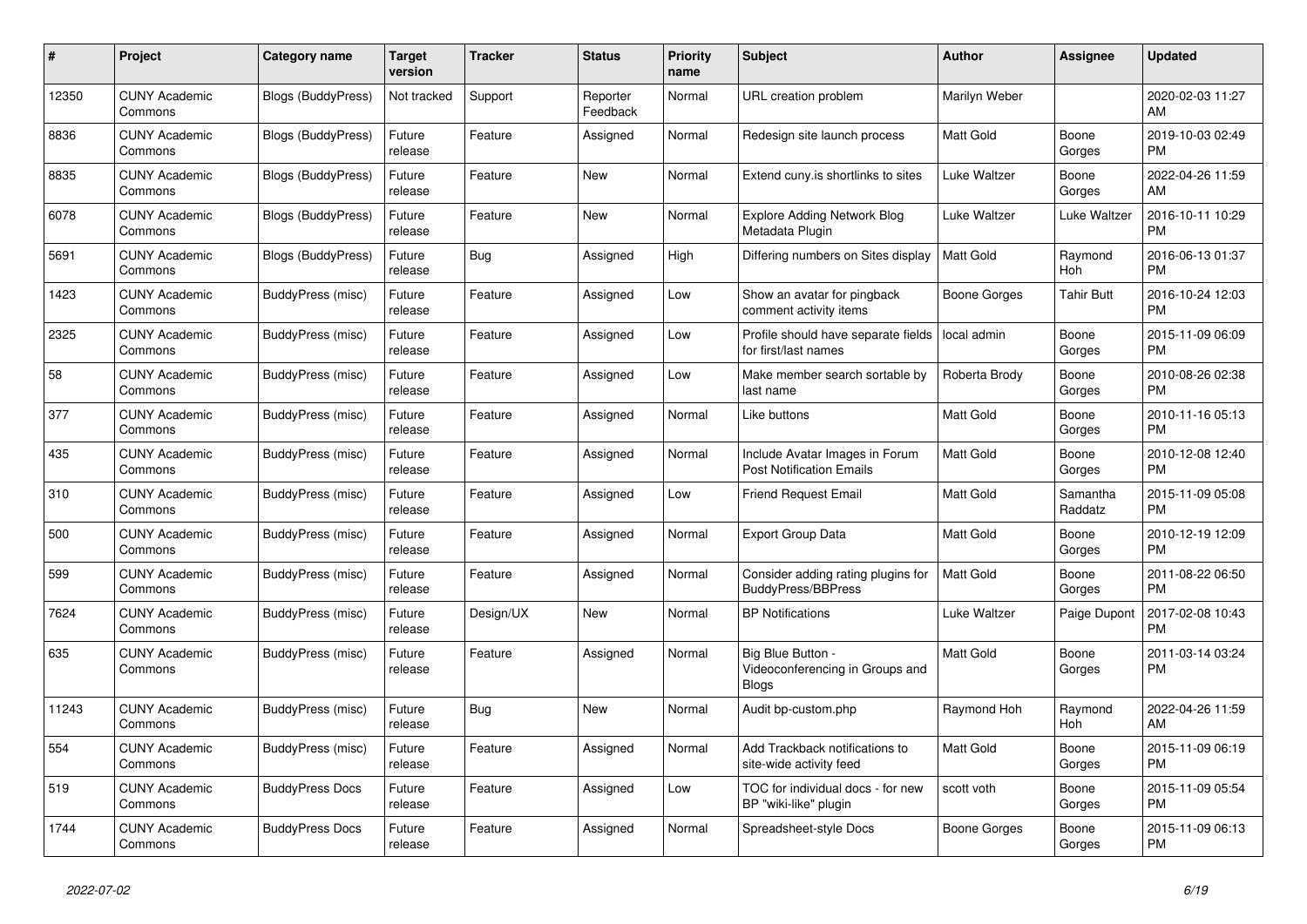| $\#$  | Project                         | <b>Category name</b>   | <b>Target</b><br>version | <b>Tracker</b> | <b>Status</b>        | Priority<br>name | <b>Subject</b>                                                   | <b>Author</b>           | <b>Assignee</b>     | <b>Updated</b>                |
|-------|---------------------------------|------------------------|--------------------------|----------------|----------------------|------------------|------------------------------------------------------------------|-------------------------|---------------------|-------------------------------|
| 6389  | <b>CUNY Academic</b><br>Commons | <b>BuddyPress Docs</b> | Future<br>release        | Feature        | <b>New</b>           | Low              | Make Discussion Area Visible<br>When Editing a Doc               | Luke Waltzer            | Boone<br>Gorges     | 2016-10-21 04:16<br><b>PM</b> |
| 1422  | <b>CUNY Academic</b><br>Commons | <b>BuddyPress Docs</b> | Future<br>release        | Feature        | Assigned             | Normal           | Make "created Doc" activity icons<br>non-mini                    | Boone Gorges            | Boone<br>Gorges     | 2015-11-09 05:48<br><b>PM</b> |
| 1417  | <b>CUNY Academic</b><br>Commons | <b>BuddyPress Docs</b> | Future<br>release        | Feature        | Assigned             | Low              | Bulk actions for BuddyPress Docs                                 | <b>Boone Gorges</b>     | Boone<br>Gorges     | 2016-10-17 10:41<br><b>PM</b> |
| 618   | <b>CUNY Academic</b><br>Commons | <b>BuddyPress Docs</b> | Future<br>release        | Feature        | Assigned             | Normal           | BuddyPress Docs: export formats                                  | Boone Gorges            | Boone<br>Gorges     | 2015-11-09 05:38<br><b>PM</b> |
| 2523  | <b>CUNY Academic</b><br>Commons | <b>BuddyPress Docs</b> | Future<br>release        | Feature        | Assigned             | Normal           | Allow Users to Upload Images to<br><b>BP</b> Docs                | <b>Matt Gold</b>        | Boone<br>Gorges     | 2015-11-09 06:14<br><b>PM</b> |
| 4226  | <b>CUNY Academic</b><br>Commons | <b>BuddyPress Docs</b> | Future<br>release        | Design/UX      | New                  | Normal           | Add option to connect a Doc with<br>a Group                      | Samantha Raddatz        | Samantha<br>Raddatz | 2015-09-09 04:08<br><b>PM</b> |
| 13466 | <b>CUNY Academic</b><br>Commons | Cavalcade              | Future<br>release        | Feature        | <b>New</b>           | Normal           | Automated cleanup for duplicate<br>Cavalcade tasks               | Boone Gorges            | Boone<br>Gorges     | 2020-10-13 05:24<br><b>PM</b> |
| 14994 | <b>CUNY Academic</b><br>Commons | cdev.gc.cuny.edu       | Not tracked              | Support        | In Progress          | Normal           | Clear Cache on CDEV                                              | scott voth              | Raymond<br>Hoh      | 2021-12-07 03:51<br><b>PM</b> |
| 4027  | <b>CUNY Academic</b><br>Commons | Commons In A Box       | Not tracked              | Design/UX      | Assigned             | Normal           | Usability review of CBOX update<br>procedures                    | <b>Matt Gold</b>        | Samantha<br>Raddatz | 2015-05-11 06:36<br><b>PM</b> |
| 9060  | <b>CUNY Academic</b><br>Commons | Commons In A Box       | Not tracked              | <b>Bug</b>     | Hold                 | Normal           | Problems with CBox image library<br>/ upload                     | Lisa Rhody              | Raymond<br>Hoh      | 2018-01-10 03:26<br><b>PM</b> |
| 12438 | <b>CUNY Academic</b><br>Commons | Courses                | Not tracked              | Bug            | New                  | Normal           | Site appearing twice                                             | Laurie Hurson           | Boone<br>Gorges     | 2020-02-18 01:34<br><b>PM</b> |
| 11556 | <b>CUNY Academic</b><br>Commons | Courses                | Not tracked              | <b>Bug</b>     | Reporter<br>Feedback | Normal           | Instructor name given in course<br>listing                       | Tom Harbison            |                     | 2019-06-25 04:12<br><b>PM</b> |
| 10226 | <b>CUNY Academic</b><br>Commons | Courses                | Future<br>release        | Feature        | New                  | Normal           | Add "My Courses" to drop down<br>list                            | scott voth              | Boone<br>Gorges     | 2021-11-19 12:42<br><b>PM</b> |
| 11789 | <b>CUNY Academic</b><br>Commons | Courses                | Future<br>release        | Feature        | New                  | Normal           | Ability to remove item from<br>Courses list                      | Laurie Hurson           | Sonja Leix          | 2019-09-24 12:28<br><b>PM</b> |
| 9420  | <b>CUNY Academic</b><br>Commons | cuny.is                | Not tracked              | Feature        | New                  | Normal           | Request for http://cuny.is/streams                               | Raffi<br>Khatchadourian | Marilyn<br>Weber    | 2018-04-02 10:08<br>AM        |
| 860   | <b>CUNY Academic</b><br>Commons | Design                 | Future<br>release        | Design/UX      | Assigned             | Normal           | <b>Standardize Button Treatment</b><br><b>Across the Commons</b> | Chris Stein             | Chris Stein         | 2014-05-01 09:45<br>AM        |
| 8902  | <b>CUNY Academic</b><br>Commons | Design                 | Not tracked              | Feature        | Assigned             | Normal           | Report back on research on<br><b>BuddyPress themes</b>           | <b>Matt Gold</b>        | Michael Smith       | 2017-11-10 12:31<br><b>PM</b> |
| 2754  | <b>CUNY Academic</b><br>Commons | Design                 | Future<br>release        | Feature        | Assigned             | Normal           | Determine strategy for CAC logo<br>handling in top header        | Micki Kaufman           | Chris Stein         | 2015-01-05 08:53<br><b>PM</b> |
| 10439 | <b>CUNY Academic</b><br>Commons | Design                 | 2.1.0                    | Design/UX      | <b>New</b>           | Normal           | Create Style Guide for Commons                                   | Sonja Leix              | Sara Cannon         | 2022-06-28 01:43<br><b>PM</b> |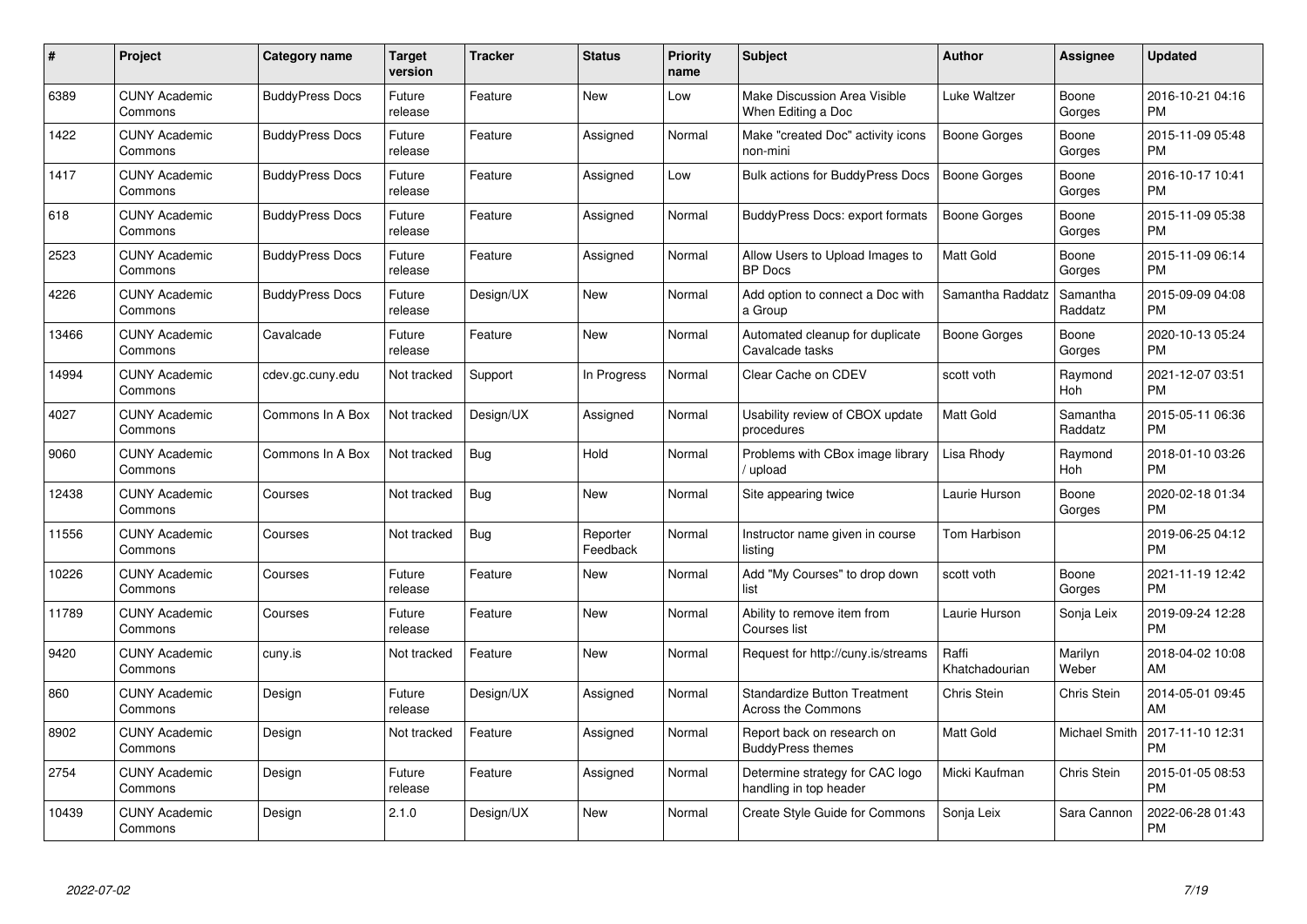| $\#$  | Project                         | <b>Category name</b>       | <b>Target</b><br>version | <b>Tracker</b> | <b>Status</b>        | <b>Priority</b><br>name | <b>Subject</b>                                                                      | <b>Author</b>           | Assignee        | <b>Updated</b>                |
|-------|---------------------------------|----------------------------|--------------------------|----------------|----------------------|-------------------------|-------------------------------------------------------------------------------------|-------------------------|-----------------|-------------------------------|
| 16199 | <b>CUNY Academic</b><br>Commons | <b>Directories</b>         | 2.0.3                    | Bug            | <b>New</b>           | Normal                  | Removed "Semester" Filter from<br><b>Courses Directory</b>                          | Laurie Hurson           | Boone<br>Gorges | 2022-06-29 11:32<br>AM        |
| 4225  | <b>CUNY Academic</b><br>Commons | <b>DiRT</b> Integration    | Future<br>release        | Design/UX      | <b>New</b>           | Normal                  | Add information to DIRT page (in<br>Create a Group)                                 | Samantha Raddatz        | Matt Gold       | 2015-06-26 03:14<br><b>PM</b> |
| 3524  | <b>CUNY Academic</b><br>Commons | Documentation              | Not tracked              | Documentation  | Assigned             | Normal                  | Post describing all you can do<br>when starting up a new blog/group                 | <b>Matt Gold</b>        | scott voth      | 2014-10-04 12:56<br><b>PM</b> |
| 14496 | <b>CUNY Academic</b><br>Commons | Domain Mapping             | Future<br>release        | Bug            | <b>New</b>           | Normal                  | Mapped domain SSO uses<br>third-party cookies                                       | Raymond Hoh             | Raymond<br>Hoh  | 2021-05-24 04:03<br><b>PM</b> |
| 11493 | <b>CUNY Academic</b><br>Commons | Domain Mapping             | Not tracked              | Support        | Reporter<br>Feedback | Normal                  | Domain Mapping Request - Talia<br>Schaffer                                          | scott voth              | Matt Gold       | 2019-08-06 08:39<br>AM        |
| 10982 | <b>CUNY Academic</b><br>Commons | Domain Mapping             | Not tracked              | Support        | Reporter<br>Feedback | Normal                  | <b>CNAME</b> question                                                               | scott voth              |                 | 2019-01-22 04:29<br><b>PM</b> |
| 1166  | <b>CUNY Academic</b><br>Commons | <b>Email Invitations</b>   | Future<br>release        | Feature        | New                  | Low                     | Better organizational tools for Sent   Boone Gorges<br><b>Invites</b>               |                         | Boone<br>Gorges | 2015-11-09 06:02<br><b>PM</b> |
| 1165  | <b>CUNY Academic</b><br>Commons | <b>Email Invitations</b>   | Future<br>release        | Feature        | Assigned             | Low                     | Allow saved lists of invitees under<br>Send Invites                                 | <b>Boone Gorges</b>     | Boone<br>Gorges | 2015-11-09 06:03<br><b>PM</b> |
| 1167  | <b>CUNY Academic</b><br>Commons | <b>Email Invitations</b>   | Future<br>release        | Feature        | <b>New</b>           | Low                     | Allow email invitations to be resent                                                | Boone Gorges            | Boone<br>Gorges | 2015-11-12 12:53<br>AM        |
| 15604 | <b>CUNY Academic</b><br>Commons | <b>Email Notifications</b> | Future<br>release        | Feature        | Assigned             | Normal                  | <b>Restructure Commons Group</b><br><b>Digest Email Messages</b>                    | Matt Gold               | Boone<br>Gorges | 2022-05-26 10:45<br>AM        |
| 9979  | <b>CUNY Academic</b><br>Commons | <b>Email Notifications</b> | Not tracked              | Bug            | Reporter<br>Feedback | Normal                  | Reports of slow email activation<br>emails                                          | Matt Gold               | Boone<br>Gorges | 2018-08-29 09:40<br><b>PM</b> |
| 11971 | <b>CUNY Academic</b><br>Commons | <b>Email Notifications</b> | Future<br>release        | Bug            | Reporter<br>Feedback | Low                     | Pictures obscured in emailed post<br>notifications                                  | Marilyn Weber           | Raymond<br>Hoh  | 2019-11-21 01:14<br><b>PM</b> |
| 12042 | <b>CUNY Academic</b><br>Commons | <b>Email Notifications</b> | Future<br>release        | Feature        | <b>New</b>           | Normal                  | Improved error logging for BPGES<br>send queue                                      | <b>Boone Gorges</b>     | Boone<br>Gorges | 2021-11-19 12:25<br><b>PM</b> |
| 333   | <b>CUNY Academic</b><br>Commons | <b>Email Notifications</b> | Future<br>release        | Feature        | Assigned             | Low                     | Delay Forum Notification Email<br>Delivery Until After Editing Period<br>Ends       | <b>Matt Gold</b>        | Raymond<br>Hoh  | 2015-11-09 06:01<br><b>PM</b> |
| 5992  | <b>CUNY Academic</b><br>Commons | <b>Email Notifications</b> | Future<br>release        | Feature        | <b>New</b>           | Normal                  | Changing the From line of<br>autogenerated blog emails                              | Marilyn Weber           |                 | 2018-09-27 05:19<br><b>PM</b> |
| 11077 | <b>CUNY Academic</b><br>Commons | Events                     | Not tracked              | Feature        | Reporter<br>Feedback | Normal                  | Show event category description<br>in event list view                               | Raffi<br>Khatchadourian |                 | 2019-02-12 10:38<br><b>PM</b> |
| 3475  | <b>CUNY Academic</b><br>Commons | Events                     | Future<br>release        | Feature        | Assigned             | Normal                  | Request to add plugin to<br>streamline room<br>booking/appointment booking          | Naomi Barrettara        | Boone<br>Gorges | 2014-12-01 05:14<br><b>PM</b> |
| 11531 | <b>CUNY Academic</b><br>Commons | Events                     | Future<br>release        | Feature        | <b>New</b>           | Normal                  | Main Events calendar should<br>include non-public events that<br>user has access to | scott voth              | Boone<br>Gorges | 2019-06-11 10:00<br>AM        |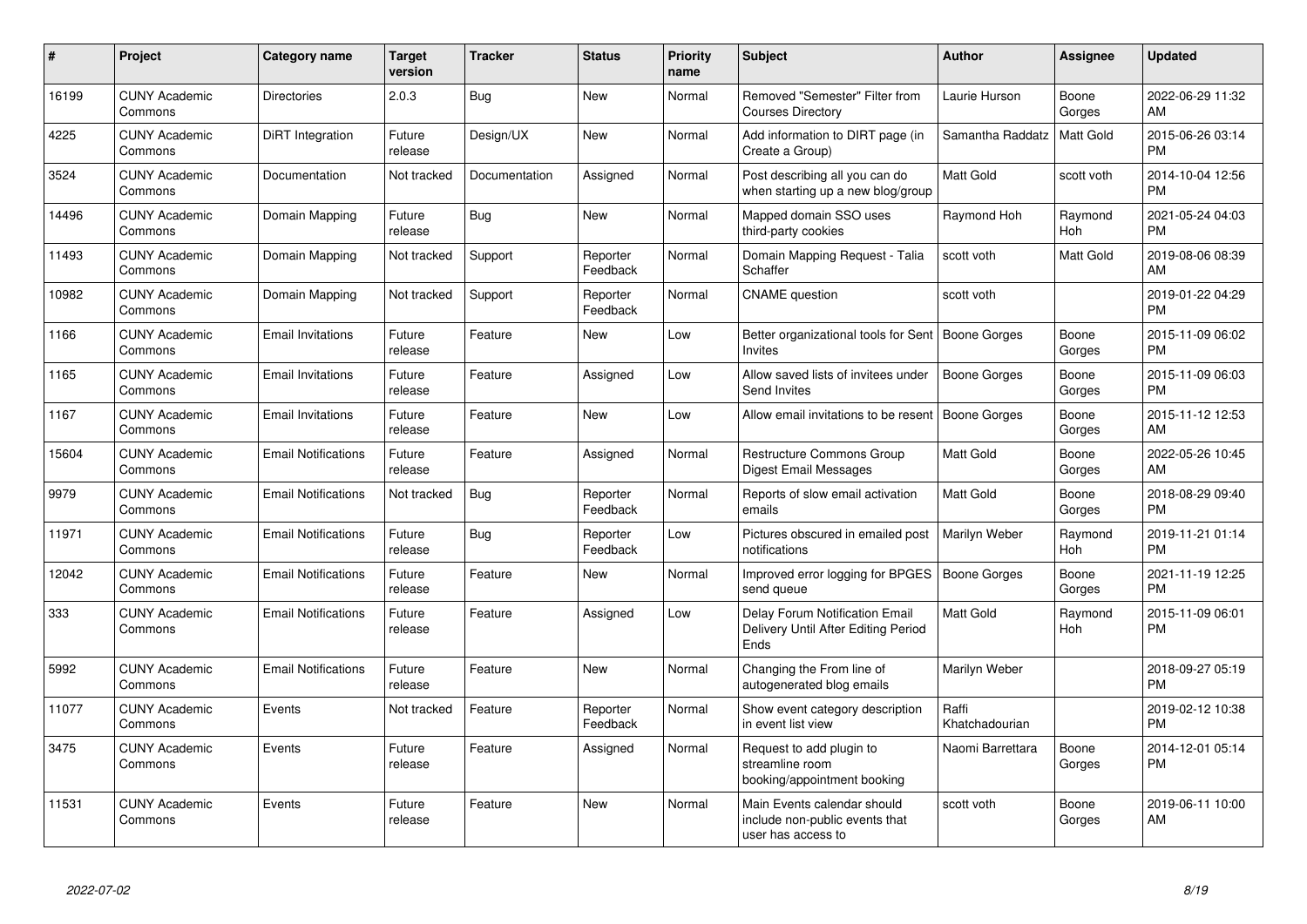| #     | Project                         | <b>Category name</b> | <b>Target</b><br>version | Tracker   | <b>Status</b>        | <b>Priority</b><br>name | Subject                                                                           | Author              | <b>Assignee</b>     | <b>Updated</b>                |
|-------|---------------------------------|----------------------|--------------------------|-----------|----------------------|-------------------------|-----------------------------------------------------------------------------------|---------------------|---------------------|-------------------------------|
| 4903  | <b>CUNY Academic</b><br>Commons | Events               | Future<br>release        | Design/UX | Assigned             | Normal                  | Improving visual appearance of<br>event calendars                                 | <b>Matt Gold</b>    | Boone<br>Gorges     | 2016-10-13 11:51<br>AM        |
| 4481  | <b>CUNY Academic</b><br>Commons | Events               | Future<br>release        | Feature   | New                  | Normal                  | Group admins/mods should have<br>the ability to unlink an event from<br>the group | <b>Boone Gorges</b> | Boone<br>Gorges     | 2017-04-24 03:53<br><b>PM</b> |
| 4438  | <b>CUNY Academic</b><br>Commons | Events               | Future<br>release        | Bug       | Assigned             | Normal                  | Events Calendar - Export<br><b>Recurring Events</b>                               | scott voth          | Daniel Jones        | 2016-05-23 04:25<br><b>PM</b> |
| 5696  | <b>CUNY Academic</b><br>Commons | Events               | Future<br>release        | Feature   | Assigned             | Normal                  | Events Calendar - display options<br>/ calendar aggregation                       | Matt Gold           | Boone<br>Gorges     | 2016-10-13 11:44<br>AM        |
| 4592  | <b>CUNY Academic</b><br>Commons | Events               | Future<br>release        | Design/UX | New                  | Normal                  | Event Creation - Venue Dropdown<br>Slow                                           | Samantha Raddatz    | Boone<br>Gorges     | 2015-09-14 04:56<br>PM.       |
| 4053  | <b>CUNY Academic</b><br>Commons | Events               | Future<br>release        | Feature   | Assigned             | Normal                  | Create new tab for past events                                                    | Matt Gold           | Boone<br>Gorges     | 2015-05-12 02:10<br><b>PM</b> |
| 4238  | <b>CUNY Academic</b><br>Commons | Events               | Future<br>release        | Feature   | Assigned             | Normal                  | Copy Events to Other Groups?                                                      | <b>Matt Gold</b>    | Boone<br>Gorges     | 2015-07-02 10:08<br>AM        |
| 6749  | <b>CUNY Academic</b><br>Commons | Events               | Future<br>release        | Bug       | New                  | Low                     | BPEO iCal request can trigger<br>very large number of DB queries                  | <b>Boone Gorges</b> | Raymond<br>Hoh      | 2016-11-15 10:09<br><b>PM</b> |
| 5016  | <b>CUNY Academic</b><br>Commons | Events               | Future<br>release        | Feature   | Assigned             | Low                     | Allow comments to be posted on<br>events                                          | <b>Matt Gold</b>    | Raymond<br>Hoh      | 2019-03-01 02:23<br><b>PM</b> |
| 653   | <b>CUNY Academic</b><br>Commons | Group Blogs          | Future<br>release        | Feature   | Assigned             | Normal                  | Redesign Integration of Groups<br>and Blogs                                       | <b>Matt Gold</b>    | Samantha<br>Raddatz | 2015-11-09 05:40<br><b>PM</b> |
| 5317  | <b>CUNY Academic</b><br>Commons | Group Blogs          | Not tracked              | Bug       | Reporter<br>Feedback | Normal                  | Notifications of New Post Didn't<br>Come                                          | Luke Waltzer        | Samantha<br>Raddatz | 2016-03-21 10:41<br><b>PM</b> |
| 3580  | <b>CUNY Academic</b><br>Commons | Group Blogs          | Future<br>release        | Feature   | New                  | Normal                  | Multiple blogs per group                                                          | Boone Gorges        | Boone<br>Gorges     | 2018-02-20 02:02<br>PM.       |
| 8756  | <b>CUNY Academic</b><br>Commons | Group Blogs          | Future<br>release        | Feature   | Hold                 | Normal                  | Connect multiple blogs to one<br>group?                                           | <b>Matt Gold</b>    | Boone<br>Gorges     | 2017-09-30 10:42<br>AM        |
| 1192  | <b>CUNY Academic</b><br>Commons | <b>Group Files</b>   | Future<br>release        | Feature   | Assigned             | Low                     | When posting group files, allow<br>users to add a category without<br>saving      | <b>Matt Gold</b>    | Raymond<br>Hoh      | 2015-11-09 05:53<br><b>PM</b> |
| 11834 | <b>CUNY Academic</b><br>Commons | <b>Group Files</b>   | Future<br>release        | Feature   | New                  | Normal                  | Improved tools for managing<br>group file folders                                 | Boone Gorges        | Sonja Leix          | 2019-09-06 03:55<br><b>PM</b> |
| 12091 | <b>CUNY Academic</b><br>Commons | <b>Group Files</b>   | Future<br>release        | Feature   | New                  | Normal                  | Improved pre-upload file validation   Boone Gorges<br>for bp-group-documents      |                     | Boone<br>Gorges     | 2019-11-14 01:21<br><b>PM</b> |
| 3080  | <b>CUNY Academic</b><br>Commons | Group Files          | Future<br>release        | Feature   | Assigned             | Low                     | Create a system to keep track of<br>file changes                                  | Matt Gold           | Boone<br>Gorges     | 2014-02-26 10:04<br>PM.       |
| 3354  | <b>CUNY Academic</b><br>Commons | Group Files          | Future<br>release        | Feature   | Assigned             | Low                     | Allow Group Download of Multiple<br><b>Selected Files</b>                         | Matt Gold           | Chris Stein         | 2014-08-01 08:50<br>AM        |
| 10659 | <b>CUNY Academic</b><br>Commons | Group Forums         | Future<br>release        | Feature   | Assigned             | Normal                  | Post to multiple groups via email                                                 | Matt Gold           | Raymond<br>Hoh      | 2018-11-15 12:54<br>AM        |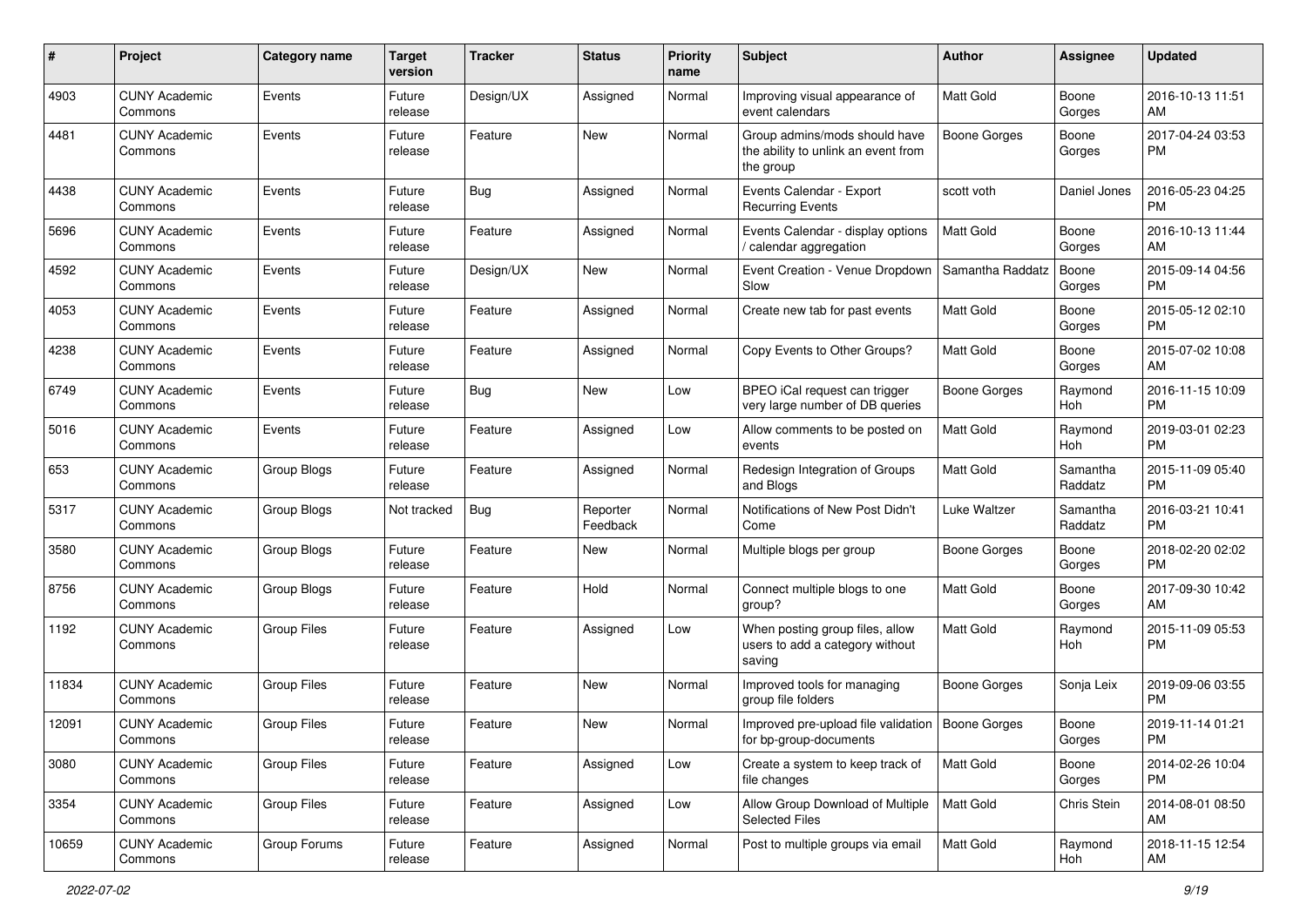| #     | Project                         | <b>Category name</b> | Target<br>version | <b>Tracker</b> | <b>Status</b>        | <b>Priority</b><br>name | <b>Subject</b>                                            | <b>Author</b>    | Assignee              | <b>Updated</b>                |
|-------|---------------------------------|----------------------|-------------------|----------------|----------------------|-------------------------|-----------------------------------------------------------|------------------|-----------------------|-------------------------------|
| 585   | <b>CUNY Academic</b><br>Commons | Group Forums         | Future<br>release | Feature        | Assigned             | Normal                  | Merge Forum Topics                                        | Sarah Morgano    | Boone<br>Gorges       | 2011-07-06 04:11<br><b>PM</b> |
| 5268  | <b>CUNY Academic</b><br>Commons | Group Forums         | Future<br>release | Bug            | Assigned             | Normal                  | Long-time to post to multiple<br>groups                   | Luke Waltzer     | Daniel Jones          | 2016-09-07 06:31<br><b>PM</b> |
| 13358 | <b>CUNY Academic</b><br>Commons | Group Forums         | Future<br>release | Feature        | New                  | Normal                  | Improved UI for group forum<br>threading settings         | Boone Gorges     | Raymond<br><b>Hoh</b> | 2021-11-19 12:27<br><b>PM</b> |
| 3059  | <b>CUNY Academic</b><br>Commons | Group Forums         | Future<br>release | Design/UX      | <b>New</b>           | Normal                  | Forum Post Permissable Content<br><b>Explanatory Text</b> | Chris Stein      | Chris Stein           | 2015-04-02 11:27<br>AM        |
| 13457 | <b>CUNY Academic</b><br>Commons | Group Forums         | 2.0.3             | Bug            | <b>New</b>           | High                    | Forum post not sending<br>notifications                   | Filipa Calado    | Raymond<br>Hoh        | 2022-06-29 11:32<br>AM        |
| 13199 | <b>CUNY Academic</b><br>Commons | Group Forums         | Future<br>release | Feature        | New                  | Normal                  | Favoring Groups over bbPress<br>plugin                    | Colin McDonald   | Colin<br>McDonald     | 2021-11-19 12:28<br><b>PM</b> |
| 7928  | <b>CUNY Academic</b><br>Commons | Group Forums         | Not tracked       | <b>Bug</b>     | <b>New</b>           | Normal                  | Duplicate Forum post                                      | Luke Waltzer     | Raymond<br>Hoh        | 2017-04-11 09:27<br><b>PM</b> |
| 3192  | <b>CUNY Academic</b><br>Commons | Group Forums         | Future<br>release | Feature        | Assigned             | Normal                  | Customizable forum views for<br>bbPress 2.x group forums  | Boone Gorges     | Raymond<br>Hoh        | 2015-11-09 12:47<br><b>PM</b> |
| 13328 | <b>CUNY Academic</b><br>Commons | Group Forums         | Not tracked       | <b>Bug</b>     | Reporter<br>Feedback | Normal                  | cross-posting in two related<br>groups                    | Marilyn Weber    | Raymond<br>Hoh        | 2020-09-15 10:39<br><b>PM</b> |
| 6392  | <b>CUNY Academic</b><br>Commons | Group Forums         | Future<br>release | Design/UX      | Assigned             | Low                     | <b>Composition/Preview Panes in</b><br>Forum Posts        | Luke Waltzer     | Paige Dupont          | 2016-10-21 04:26<br><b>PM</b> |
| 3193  | <b>CUNY Academic</b><br>Commons | Group Forums         | Future<br>release | Feature        | Assigned             | Normal                  | bbPress 2.x dynamic roles and<br><b>RBE</b>               | Boone Gorges     | Boone<br>Gorges       | 2014-09-30 01:30<br><b>PM</b> |
| 9835  | <b>CUNY Academic</b><br>Commons | Group Forums         | Future<br>release | Bug            | Assigned             | Normal                  | add a "like" function?                                    | Marilyn Weber    | <b>Erik Trainer</b>   | 2018-06-05 01:49<br><b>PM</b> |
| 4221  | <b>CUNY Academic</b><br>Commons | Group Forums         | Future<br>release | Design/UX      | Assigned             | Normal                  | Add 'Number of Posts' display<br>option to Forum page     | Samantha Raddatz | Samantha<br>Raddatz   | 2015-06-26 02:21<br>PM        |
| 2610  | <b>CUNY Academic</b><br>Commons | Group Invitations    | Future<br>release | Feature        | Assigned             | Low                     | Request: Custom invitation<br>message to group invites    | local admin      | Boone<br>Gorges       | 2015-11-09 06:13<br><b>PM</b> |
| 3419  | <b>CUNY Academic</b><br>Commons | Group Invitations    | 1.6.14            | Bug            | Testing<br>Required  | Normal                  | Neatening the display of<br>messages on group requests    | Matt Gold        | Boone<br>Gorges       | 2014-09-01 09:29<br><b>PM</b> |
| 1456  | <b>CUNY Academic</b><br>Commons | Group Invitations    | Future<br>release | Feature        | Reporter<br>Feedback | Low                     | Invite to Group Button from Profile<br>Field              | Matt Gold        | Samantha<br>Raddatz   | 2015-11-09 05:59<br><b>PM</b> |
| 3308  | <b>CUNY Academic</b><br>Commons | Group Invitations    | Future<br>release | Feature        | Assigned             | Normal                  | Allow members to rescind group<br>invitations             | <b>Matt Gold</b> | Boone<br>Gorges       | 2015-04-01 08:53<br><b>PM</b> |
| 13370 | <b>CUNY Academic</b><br>Commons | Group Library        | Future<br>release | Feature        | <b>New</b>           | Normal                  | Library bulk deletion and folder<br>editing               | Colin McDonald   | Boone<br>Gorges       | 2020-10-13 10:41<br>AM        |
| 13650 | <b>CUNY Academic</b><br>Commons | Group Library        | Future<br>release | Feature        | <b>New</b>           | Normal                  | Forum Attachments in Group<br>Library                     | Laurie Hurson    |                       | 2021-11-19 12:30<br>PM        |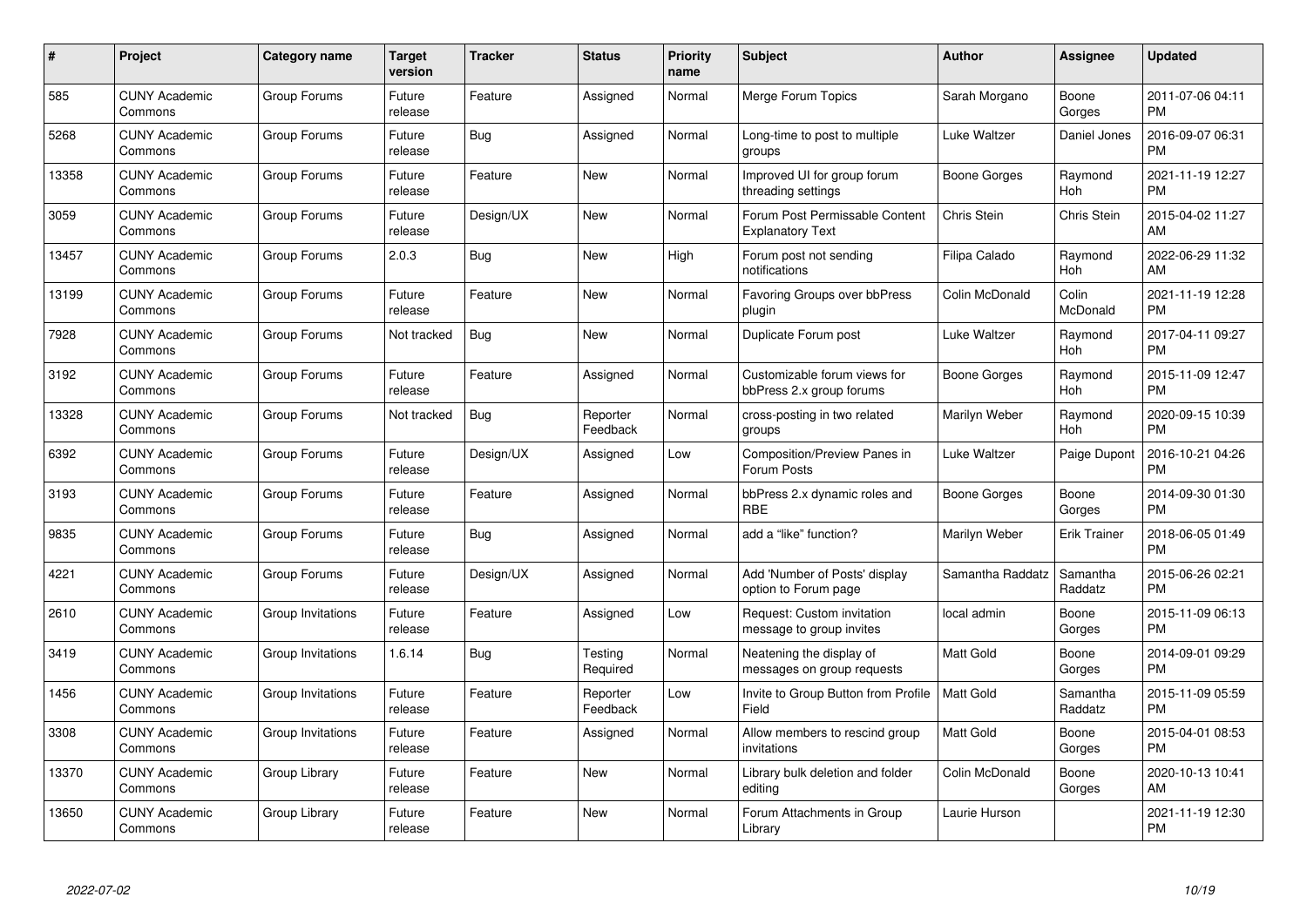| #     | Project                         | <b>Category name</b>           | <b>Target</b><br>version | <b>Tracker</b> | <b>Status</b>        | <b>Priority</b><br>name | <b>Subject</b>                                                                             | Author              | <b>Assignee</b>     | <b>Updated</b>                |
|-------|---------------------------------|--------------------------------|--------------------------|----------------|----------------------|-------------------------|--------------------------------------------------------------------------------------------|---------------------|---------------------|-------------------------------|
| 14309 | <b>CUNY Academic</b><br>Commons | Group Library                  | Future<br>release        | Feature        | <b>New</b>           | Normal                  | Better handling of<br>bp_group_document file download<br>attempts when file is not present | <b>Boone Gorges</b> | Boone<br>Gorges     | 2021-11-19 12:28<br><b>PM</b> |
| 12446 | <b>CUNY Academic</b><br>Commons | Groups (misc)                  | Future<br>release        | Feature        | Reporter<br>Feedback | Normal                  | Toggle default site to group forum<br>posting                                              | Laurie Hurson       | Laurie Hurson       | 2020-03-10 11:57<br>AM        |
| 7115  | <b>CUNY Academic</b><br>Commons | Groups (misc)                  | Future<br>release        | Feature        | Reporter<br>Feedback | Normal                  | make licensing info clear during<br>group creation                                         | <b>Matt Gold</b>    | Raymond<br>Hoh      | 2020-12-08 11:32<br>AM        |
| 1544  | <b>CUNY Academic</b><br>Commons | Groups (misc)                  | Future<br>release        | Feature        | Reporter<br>Feedback | Normal                  | Group Filtering and Sorting                                                                | <b>Matt Gold</b>    | Chris Stein         | 2019-03-01 02:25<br><b>PM</b> |
| 3458  | <b>CUNY Academic</b><br>Commons | Groups (misc)                  | Future<br>release        | Feature        | Assigned             | Normal                  | Filter Members of Group by<br>Campus                                                       | Michael Smith       | Samantha<br>Raddatz | 2014-09-26 08:32<br><b>PM</b> |
| 9015  | <b>CUNY Academic</b><br>Commons | Groups (misc)                  | Not tracked              | Outreach       | Assigned             | Normal                  | Email group admins the email<br>addresses of their groups                                  | Matt Gold           | Matt Gold           | 2018-01-02 09:54<br>AM        |
| 481   | <b>CUNY Academic</b><br>Commons | Groups (misc)                  | Future<br>release        | Feature        | Assigned             | Normal                  | ability to archive inactive groups<br>and blogs                                            | Michael Mandiberg   | Samantha<br>Raddatz | 2015-11-09 05:56<br><b>PM</b> |
| 12392 | <b>CUNY Academic</b><br>Commons | Help/Codex                     | Not tracked              | Documentation  | New                  | Normal                  | <b>Updates to Common Commons</b><br>Questions on Help Page                                 | scott voth          | Margaret<br>Galvan  | 2020-02-11 10:53<br>AM        |
| 11883 | <b>CUNY Academic</b><br>Commons | Help/Codex                     | Not tracked              | Support        | <b>New</b>           | Normal                  | Need Embedding Help Page<br>Update (Tableau)                                               | Anthony Wheeler     | scott voth          | 2019-09-24 08:49<br>AM        |
| 1888  | <b>CUNY Academic</b><br>Commons | Home Page                      | Future<br>release        | Feature        | Assigned             | Normal                  | Refactor BP MPO Activity Filter to<br>support proper pagination                            | Sarah Morgano       | Boone<br>Gorges     | 2014-05-01 07:11<br><b>PM</b> |
| 6995  | <b>CUNY Academic</b><br>Commons | Home Page                      | Not tracked              | Bug            | Assigned             | Normal                  | member filter on homepage not<br>working                                                   | Matt Gold           | Raymond<br>Hoh      | 2016-12-11 09:46<br><b>PM</b> |
| 1983  | <b>CUNY Academic</b><br>Commons | Home Page                      | Future<br>release        | Feature        | Assigned             | Low                     | Media Library integration with<br>Featured Content plugin                                  | Boone Gorges        | Dominic<br>Giglio   | 2014-03-17 10:34<br>AM        |
| 4980  | <b>CUNY Academic</b><br>Commons | Home Page                      | Future<br>release        | Feature        | Assigned             | Normal                  | CAC Featured Content -- Adding<br>Randomization                                            | <b>Matt Gold</b>    | Boone<br>Gorges     | 2016-12-12 03:01<br><b>PM</b> |
| 10580 | <b>CUNY Academic</b><br>Commons | Information<br>Architecture    | Future<br>release        | Design/UX      | New                  | Normal                  | Primary nav item review                                                                    | <b>Boone Gorges</b> | Sara Cannon         | 2022-06-28 01:29<br><b>PM</b> |
| 3230  | <b>CUNY Academic</b><br>Commons | Internal Tools and<br>Workflow | Not tracked              | Feature        | Assigned             | High                    | Scripts for quicker<br>provisioning/updating of<br>development environments                | Boone Gorges        | Boone<br>Gorges     | 2016-01-26 04:54<br><b>PM</b> |
| 15194 | <b>CUNY Academic</b><br>Commons | Internal Tools and<br>Workflow | 2.1.0                    | Feature        | New                  | Normal                  | PHPCS sniff for un-restored<br>switch_to_blog() calls                                      | <b>Boone Gorges</b> | Jeremy Felt         | 2022-05-26 10:45<br>AM        |
| 13891 | <b>CUNY Academic</b><br>Commons | Internal Tools and<br>Workflow | 2.1.0                    | Feature        | New                  | Normal                  | Migrate automated linting to<br>GitHub Actions                                             | Boone Gorges        | Jeremy Felt         | 2022-06-29 11:13<br>AM        |
| 5234  | <b>CUNY Academic</b><br>Commons | Membership                     | Future<br>release        | Feature        | Assigned             | Normal                  | Write Unconfirmed patch for WP                                                             | <b>Boone Gorges</b> | Boone<br>Gorges     | 2016-10-24 11:18<br>AM        |
| 12382 | <b>CUNY Academic</b><br>Commons | Membership                     | Not tracked              | Support        | New                  | Normal                  | Email request change                                                                       | Marilyn Weber       | Marilyn<br>Weber    | 2020-02-06 12:56<br><b>PM</b> |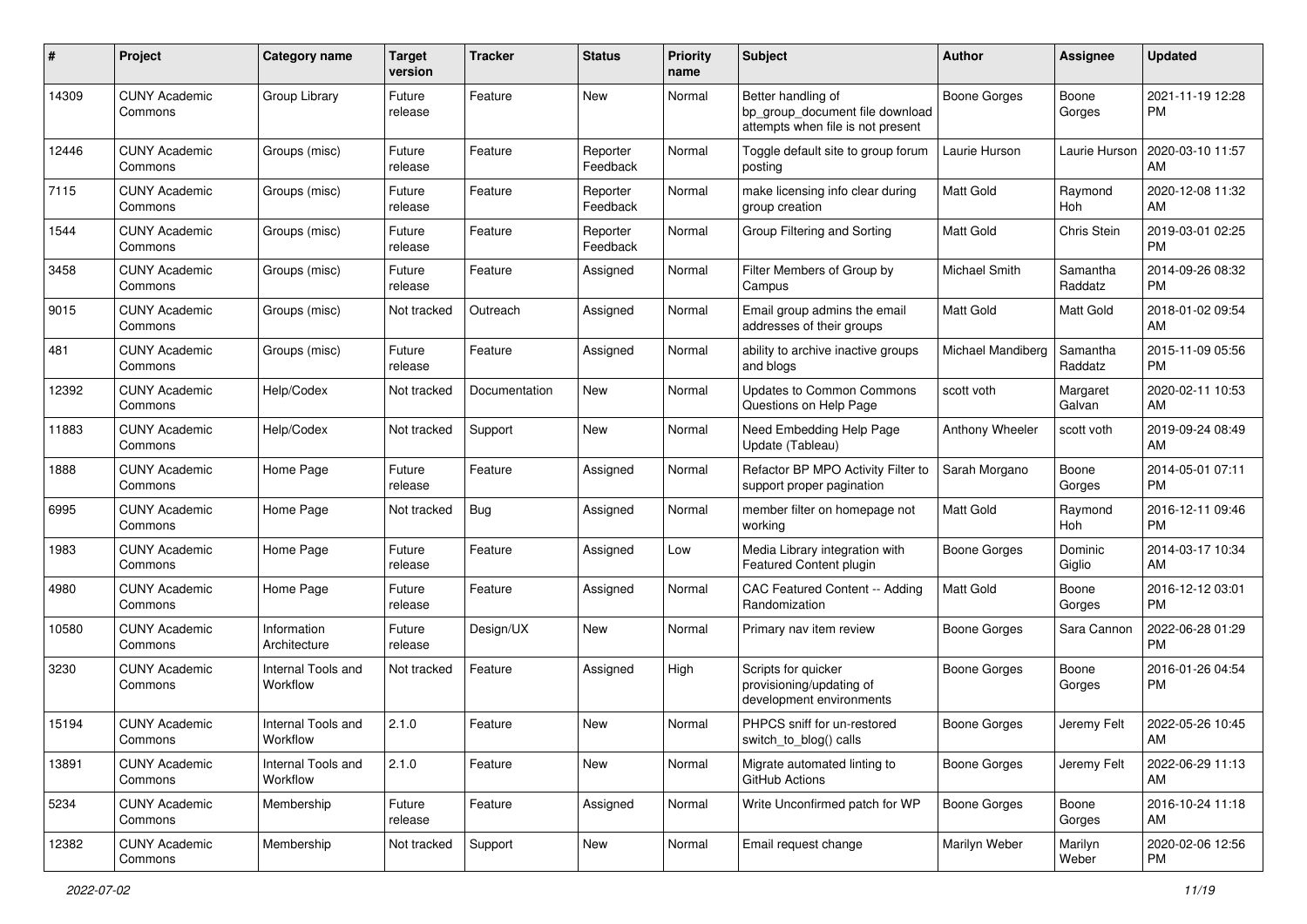| $\pmb{\#}$ | <b>Project</b>                  | Category name           | <b>Target</b><br>version | <b>Tracker</b> | <b>Status</b>        | <b>Priority</b><br>name | <b>Subject</b>                                                                             | <b>Author</b>           | Assignee            | <b>Updated</b>                |
|------------|---------------------------------|-------------------------|--------------------------|----------------|----------------------|-------------------------|--------------------------------------------------------------------------------------------|-------------------------|---------------------|-------------------------------|
| 3577       | <b>CUNY Academic</b><br>Commons | My Commons              | Future<br>release        | Design/UX      | Assigned             | Normal                  | Replies to items in My Commons                                                             | <b>Matt Gold</b>        | Raymond<br>Hoh      | 2015-04-09 05:19<br><b>PM</b> |
| 4535       | <b>CUNY Academic</b><br>Commons | My Commons              | Future<br>release        | <b>Bug</b>     | <b>New</b>           | Low                     | My Commons filter issue                                                                    | scott voth              | Raymond<br>Hoh      | 2015-09-01 11:17<br>AM        |
| 3517       | <b>CUNY Academic</b><br>Commons | My Commons              | Future<br>release        | Feature        | Assigned             | Normal                  | Mute/Unmute My Commons<br>updates                                                          | <b>Matt Gold</b>        | Raymond<br>Hoh      | 2015-11-09 01:19<br><b>PM</b> |
| 3565       | <b>CUNY Academic</b><br>Commons | My Commons              | Not tracked              | Documentation  | New                  | Normal                  | Load Newest inconsistencies                                                                | Chris Stein             | scott voth          | 2015-11-09 01:16<br><b>PM</b> |
| 3536       | <b>CUNY Academic</b><br>Commons | My Commons              | Future<br>release        | Feature        | Assigned             | Normal                  | Infinite Scroll on My Commons<br>page                                                      | Matt Gold               | Raymond<br>Hoh      | 2015-04-13 04:42<br><b>PM</b> |
| 3330       | <b>CUNY Academic</b><br>Commons | My Commons              | Future<br>release        | Feature        | Assigned             | Normal                  | "Commons Information" tool                                                                 | Boone Gorges            | Chris Stein         | 2014-09-22 08:46<br><b>PM</b> |
| 9028       | <b>CUNY Academic</b><br>Commons | Onboarding              | Future<br>release        | Feature        | Assigned             | Normal                  | suggest groups to new members<br>during the registration process                           | <b>Matt Gold</b>        | Chris Stein         | 2018-10-24 12:34<br><b>PM</b> |
| 8440       | <b>CUNY Academic</b><br>Commons | Onboarding              | Not tracked              | Bug            | New                  | Normal                  | Create Test Email Accounts for<br><b>Onboarding Project</b>                                | Stephen Real            | Stephen Real        | 2017-08-01 09:49<br><b>PM</b> |
| 9895       | <b>CUNY Academic</b><br>Commons | Onboarding              | Future<br>release        | Feature        | Assigned             | Normal                  | Add "Accept Invitation"<br>link/button/function to Group<br>and/or Site invitation emails? | Luke Waltzer            | Boone<br>Gorges     | 2018-06-07 12:42<br><b>PM</b> |
| 5955       | <b>CUNY Academic</b><br>Commons | Outreach                | Future<br>release        | Feature        | Assigned             | Normal                  | Create auto-newsletter for<br>commons members                                              | <b>Matt Gold</b>        | Luke Waltzer        | 2016-08-30 10:34<br>AM        |
| 14908      | <b>CUNY Academic</b><br>Commons | Performance             |                          | Bug            | New                  | Normal                  | Stale object cache on cdev                                                                 | Raymond Hoh             | Boone<br>Gorges     | 2021-12-07 09:45<br>AM        |
| 15242      | <b>CUNY Academic</b><br>Commons | Performance             | Not tracked              | Bug            | Reporter<br>Feedback | Normal                  | Slugist site                                                                               | Raffi<br>Khatchadourian | Boone<br>Gorges     | 2022-02-07 11:14<br>AM        |
| 10794      | <b>CUNY Academic</b><br>Commons | Performance             | Not tracked              | Bug            | <b>New</b>           | Normal                  | Memcached connection<br>occasionally breaks                                                | Boone Gorges            | Boone<br>Gorges     | 2018-12-06 03:30<br><b>PM</b> |
| 14787      | <b>CUNY Academic</b><br>Commons | <b>Plugin Packages</b>  | Future<br>release        | Feature        | New                  | Normal                  | Creating a "Design" plugin<br>package                                                      | Laurie Hurson           | scott voth          | 2022-04-27 04:56<br><b>PM</b> |
| 11496      | <b>CUNY Academic</b><br>Commons | <b>Public Portfolio</b> | 1.15.2                   | Support        | <b>New</b>           | Normal                  | Replace Twitter Icon on Member<br>Portfolio page                                           | scott voth              | Boone<br>Gorges     | 2019-06-06 01:03<br><b>PM</b> |
| 2881       | <b>CUNY Academic</b><br>Commons | <b>Public Portfolio</b> | Future<br>release        | Feature        | Assigned             | Normal                  | Redesign the UX for Profiles                                                               | Chris Stein             | Chris Stein         | 2016-10-13 12:45<br><b>PM</b> |
| 4622       | <b>CUNY Academic</b><br>Commons | <b>Public Portfolio</b> | Future<br>release        | Design/UX      | New                  | Normal                  | <b>Profile Visibility Settings</b>                                                         | Samantha Raddatz        | Samantha<br>Raddatz | 2015-09-21 12:18<br><b>PM</b> |
| 10354      | <b>CUNY Academic</b><br>Commons | <b>Public Portfolio</b> | Future<br>release        | Feature        | <b>New</b>           | Normal                  | Opt out of Having a Profile Page                                                           | scott voth              | <b>Chris Stein</b>  | 2020-05-12 10:43<br>AM        |
| 3768       | CUNY Academic<br>Commons        | <b>Public Portfolio</b> | Future<br>release        | Feature        | Assigned             | Normal                  | Institutions/Past positions on<br>public portfolios                                        | <b>Matt Gold</b>        | Boone<br>Gorges     | 2018-04-23 10:44<br>AM        |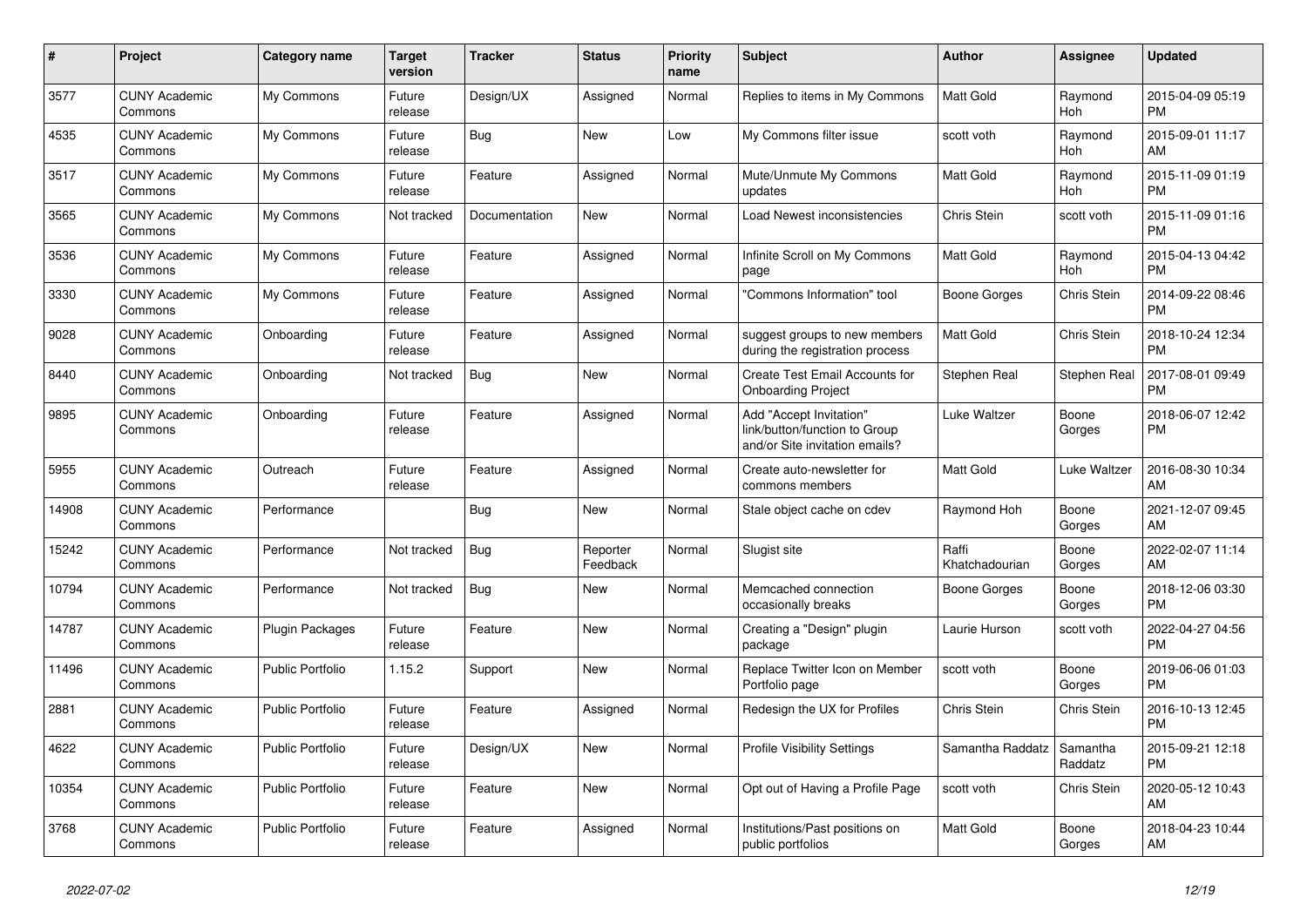| #     | Project                         | <b>Category name</b>    | <b>Target</b><br>version | <b>Tracker</b> | <b>Status</b>        | <b>Priority</b><br>name | Subject                                                                        | Author              | Assignee            | <b>Updated</b>                |
|-------|---------------------------------|-------------------------|--------------------------|----------------|----------------------|-------------------------|--------------------------------------------------------------------------------|---------------------|---------------------|-------------------------------|
| 3770  | <b>CUNY Academic</b><br>Commons | <b>Public Portfolio</b> | Future<br>release        | Feature        | Assigned             | Normal                  | Improve Layout/Formatting of<br>Positions Area on Public Portfolios            | <b>Matt Gold</b>    | Chris Stein         | 2015-04-01 09:17<br><b>PM</b> |
| 2832  | <b>CUNY Academic</b><br>Commons | <b>Public Portfolio</b> | Future<br>release        | Feature        | Assigned             | Normal                  | Improve interface for (not)<br>auto-linking profile fields                     | <b>Boone Gorges</b> | Chris Stein         | 2015-01-05 08:52<br><b>PM</b> |
| 3048  | CUNY Academic<br>Commons        | <b>Public Portfolio</b> | Future<br>release        | Feature        | New                  | Low                     | Images for rich text profile fields                                            | Boone Gorges        | Boone<br>Gorges     | 2014-02-19 12:56<br><b>PM</b> |
| 2013  | <b>CUNY Academic</b><br>Commons | <b>Public Portfolio</b> | Future<br>release        | Feature        | Assigned             | Low                     | Have Profile Privacy Options show<br>up only for filled-in fields              | Matt Gold           | Boone<br>Gorges     | 2015-11-09 06:09<br><b>PM</b> |
| 4253  | <b>CUNY Academic</b><br>Commons | <b>Public Portfolio</b> | Future<br>release        | Design/UX      | New                  | Normal                  | Encourage users to add portfolio<br>content                                    | Samantha Raddatz    | Samantha<br>Raddatz | 2015-07-07 11:32<br>AM        |
| 2753  | <b>CUNY Academic</b><br>Commons | <b>Public Portfolio</b> | Future<br>release        | Feature        | New                  | Normal                  | Create actual actual tagification in<br>academic interests and other<br>fields | Micki Kaufman       | Boone<br>Gorges     | 2015-01-05 08:52<br><b>PM</b> |
| 4404  | <b>CUNY Academic</b><br>Commons | <b>Public Portfolio</b> | Future<br>release        | Design/UX      | Assigned             | Normal                  | Change color of permissions info<br>on portfolio editing interface             | Matt Gold           | Samantha<br>Raddatz | 2015-08-11 05:28<br><b>PM</b> |
| 14184 | <b>CUNY Academic</b><br>Commons | <b>Public Portfolio</b> | Future<br>release        | Feature        | New                  | Normal                  | Centralized mechanism for storing<br>Campus affiliations                       | <b>Boone Gorges</b> | Boone<br>Gorges     | 2022-01-04 11:35<br>AM        |
| 3042  | <b>CUNY Academic</b><br>Commons | <b>Public Portfolio</b> | Future<br>release        | Feature        | Assigned             | Normal                  | Browsing member interests                                                      | <b>Matt Gold</b>    | Boone<br>Gorges     | 2015-03-21 09:04<br><b>PM</b> |
| 3220  | <b>CUNY Academic</b><br>Commons | <b>Public Portfolio</b> | Future<br>release        | Feature        | Assigned             | Normal                  | Add indent/outdent option to<br>Formatting Buttons on Profile<br>Page          | <b>Matt Gold</b>    | Boone<br>Gorges     | 2014-05-21 10:39<br><b>PM</b> |
| 5827  | <b>CUNY Academic</b><br>Commons | Public Portfolio        | Future<br>release        | Bug            | Assigned             | Normal                  | Academic Interests square bracket<br>links not working                         | scott voth          | Chris Stein         | 2016-08-11 11:59<br><b>PM</b> |
| 3511  | <b>CUNY Academic</b><br>Commons | Publicity               | 1.7                      | Publicity      | Assigned             | Normal                  | Social media for 1.7                                                           | Micki Kaufman       | Sarah<br>Morgano    | 2014-10-14 03:32<br><b>PM</b> |
| 12247 | <b>CUNY Academic</b><br>Commons | Publicity               | Not tracked              | Support        | <b>New</b>           | Normal                  | Screenshot of First Commons<br>Homepage                                        | scott voth          | scott voth          | 2020-01-14 12:08<br><b>PM</b> |
| 3506  | <b>CUNY Academic</b><br>Commons | Publicity               | 1.7                      | Publicity      | <b>New</b>           | Normal                  | Prepare 1.7 email messaging                                                    | Micki Kaufman       | Micki<br>Kaufman    | 2014-10-01 12:36<br><b>PM</b> |
| 3510  | <b>CUNY Academic</b><br>Commons | Publicity               | 1.7                      | Publicity      | Assigned             | Normal                  | Post on the News Blog re: 'My<br>Commons'                                      | Micki Kaufman       | Sarah<br>Morgano    | 2014-10-15 11:18<br>AM        |
| 6014  | <b>CUNY Academic</b><br>Commons | Publicity               | Future<br>release        | Publicity      | Reporter<br>Feedback | Normal                  | Google search listing                                                          | Matt Gold           | Boone<br>Gorges     | 2016-09-21 03:48<br><b>PM</b> |
| 6115  | <b>CUNY Academic</b><br>Commons | Publicity               | Not tracked              | Feature        | Assigned             | Normal                  | create digital signage for GC                                                  | Matt Gold           | scott voth          | 2016-10-11 10:09<br>PM        |
| 9643  | <b>CUNY Academic</b><br>Commons | Publicity               | Not tracked              | Feature        | New                  | Normal                  | Create a page on the Commons<br>for logos etc.                                 | Stephen Real        | Stephen Real        | 2018-04-24 10:53<br>AM        |
| 3509  | <b>CUNY Academic</b><br>Commons | Publicity               | 1.7                      | Publicity      | New                  | Normal                  | Create 1.7 digital signage imagery                                             | Micki Kaufman       | Marilyn<br>Weber    | 2014-10-01 12:40<br><b>PM</b> |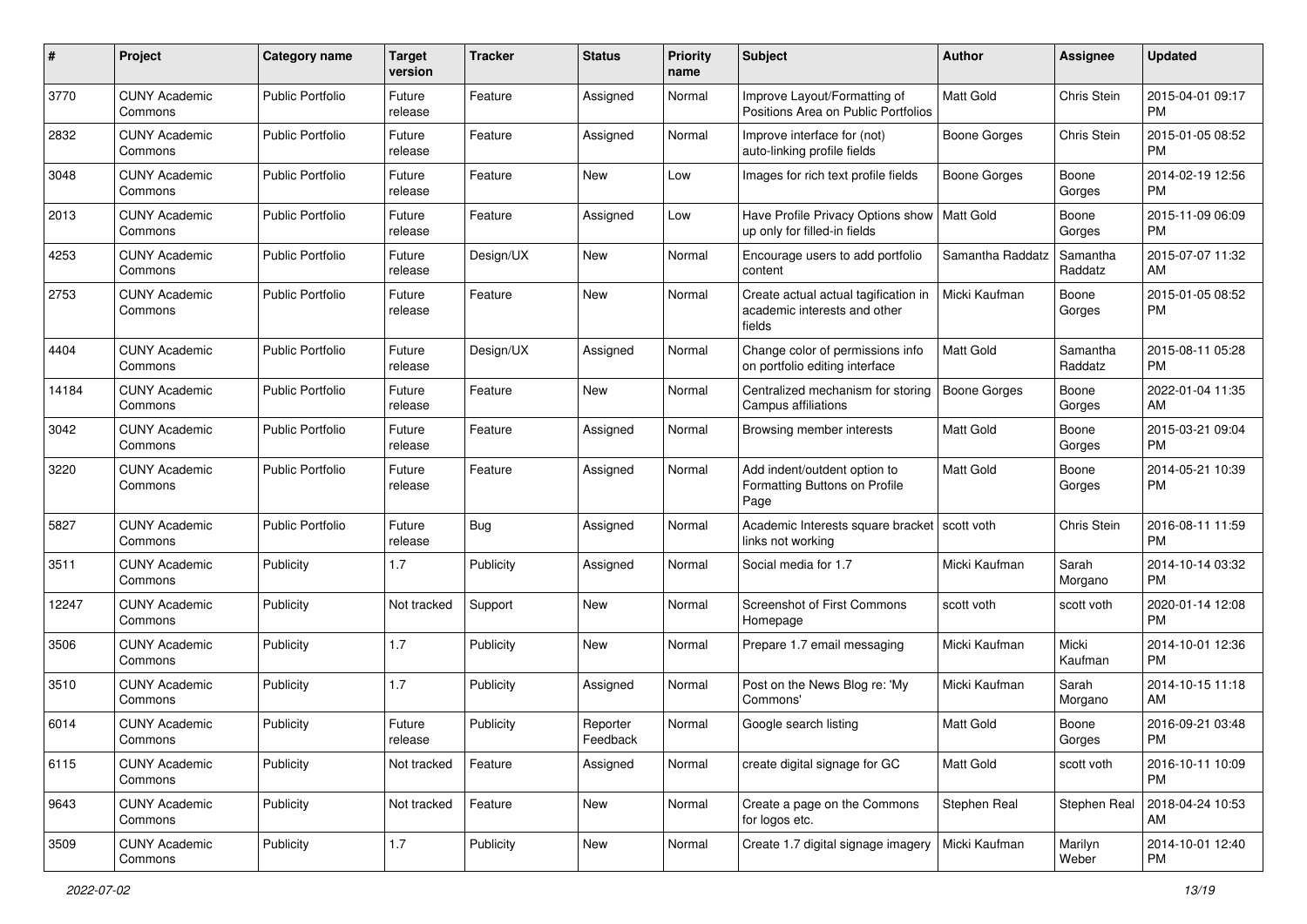| $\#$  | Project                         | <b>Category name</b>     | Target<br>version | <b>Tracker</b> | <b>Status</b>        | Priority<br>name | <b>Subject</b>                                                           | <b>Author</b>    | <b>Assignee</b>     | <b>Updated</b>                |
|-------|---------------------------------|--------------------------|-------------------|----------------|----------------------|------------------|--------------------------------------------------------------------------|------------------|---------------------|-------------------------------|
| 11945 | <b>CUNY Academic</b><br>Commons | Reckoning                | Future<br>release | Feature        | Reporter<br>Feedback | Normal           | Add Comments bubble to<br>Reckoning views                                | Boone Gorges     | Boone<br>Gorges     | 2019-11-12 05:14<br><b>PM</b> |
| 3615  | <b>CUNY Academic</b><br>Commons | Redmine                  | Not tracked       | Feature        | New                  | Low              | Create Redmine issues via email                                          | Dominic Giglio   | Boone<br>Gorges     | 2017-11-16 11:36<br>AM        |
| 940   | <b>CUNY Academic</b><br>Commons | Redmine                  | Future<br>release | Feature        | Assigned             | Low              | Communication with users after<br>releases                               | Matt Gold        | Dominic<br>Giglio   | 2012-09-09 04:36<br><b>PM</b> |
| 10273 | <b>CUNY Academic</b><br>Commons | Registration             | Not tracked       | Support        | Reporter<br>Feedback | Normal           | users combining CF and campus<br>address                                 | Marilyn Weber    |                     | 2019-09-18 10:58<br>AM        |
| 5225  | <b>CUNY Academic</b><br>Commons | Registration             | Future<br>release | Feature        | Assigned             | Normal           | On-boarding Issues                                                       | Luke Waltzer     | Samantha<br>Raddatz | 2016-02-12 02:58<br><b>PM</b> |
| 370   | <b>CUNY Academic</b><br>Commons | Registration             | Future<br>release | Feature        | Assigned             | High             | <b>Guest Accounts</b>                                                    | <b>Matt Gold</b> | Matt Gold           | 2015-04-09 09:33<br><b>PM</b> |
| 308   | <b>CUNY Academic</b><br>Commons | Registration             | Future<br>release | Feature        | <b>New</b>           | Normal           | Group recommendations for<br>signup process                              | Boone Gorges     | Samantha<br>Raddatz | 2015-11-09 05:07<br><b>PM</b> |
| 11860 | <b>CUNY Academic</b><br>Commons | Registration             | Future<br>release | Feature        | New                  | Normal           | <b>Ensure Students Are Aware They</b><br>Can Use Aliases At Registration | scott voth       |                     | 2019-09-24 08:46<br>AM        |
| 16177 | <b>CUNY Academic</b><br>Commons | Reply By Email           |                   | <b>Bug</b>     | New                  | Normal           | Switch to Inbound mode for RBE                                           | Raymond Hoh      | Raymond<br>Hoh      | 2022-05-30 04:32<br><b>PM</b> |
| 3369  | <b>CUNY Academic</b><br>Commons | Reply By Email           | Not tracked       | Outreach       | Hold                 | Normal           | Release reply by email to WP<br>plugin directory                         | <b>Matt Gold</b> | Raymond<br>Hoh      | 2016-03-01 12:46<br><b>PM</b> |
| 8991  | <b>CUNY Academic</b><br>Commons | Reply By Email           | Not tracked       | Bug            | Hold                 | Normal           | RBE duplicate email message<br>issue                                     | Matt Gold        | Raymond<br>Hoh      | 2018-02-18 08:53<br><b>PM</b> |
| 8976  | <b>CUNY Academic</b><br>Commons | Reply By Email           | Not tracked       | Feature        | Assigned             | Normal           | Package RBE new topics posting?                                          | <b>Matt Gold</b> | Raymond<br>Hoh      | 2017-12-04 02:34<br><b>PM</b> |
| 13430 | <b>CUNY Academic</b><br>Commons | Reply By Email           | Not tracked       | Bug            | New                  | Normal           | Delay in RBE                                                             | Luke Waltzer     | Raymond<br>Hoh      | 2020-10-13 11:16<br>AM        |
| 6671  | <b>CUNY Academic</b><br>Commons | Reply By Email           | Not tracked       | Bug            | Assigned             | Normal           | "Post too often" RBE error<br>message                                    | Matt Gold        | Raymond<br>Hoh      | 2016-11-11 09:55<br>AM        |
| 3002  | <b>CUNY Academic</b><br>Commons | Search                   | Future<br>release | Feature        | Assigned             | Normal           | Overhaul CAC search by using<br>external search appliance                | Boone Gorges     | Boone<br>Gorges     | 2020-07-15 03:05<br><b>PM</b> |
| 3662  | <b>CUNY Academic</b><br>Commons | <b>SEO</b>               | Future<br>release | Feature        | Assigned             | Normal           | Duplicate Content/SEO/Google<br>issues                                   | Matt Gold        | Raymond<br>Hoh      | 2015-04-13 04:37<br><b>PM</b> |
| 9729  | <b>CUNY Academic</b><br>Commons | <b>SEO</b>               | Not tracked       | Support        | New                  | Normal           | 503 Errors showing on<br>newlaborforum.cuny.edu                          | Diane Krauthamer | Raymond<br>Hoh      | 2018-05-22 04:48<br><b>PM</b> |
| 13048 | <b>CUNY Academic</b><br>Commons | Shortcodes and<br>embeds | Future<br>release | Feature        | New                  | Normal           | Jupyter Notebooks support                                                | Boone Gorges     |                     | 2020-07-14 11:46<br>AM        |
| 13331 | <b>CUNY Academic</b><br>Commons | Site cloning             | Future<br>release | Bug            | <b>New</b>           | Normal           | Combine Site Template and Clone<br>operations                            | Boone Gorges     | Jeremy Felt         | 2021-11-19 12:39<br><b>PM</b> |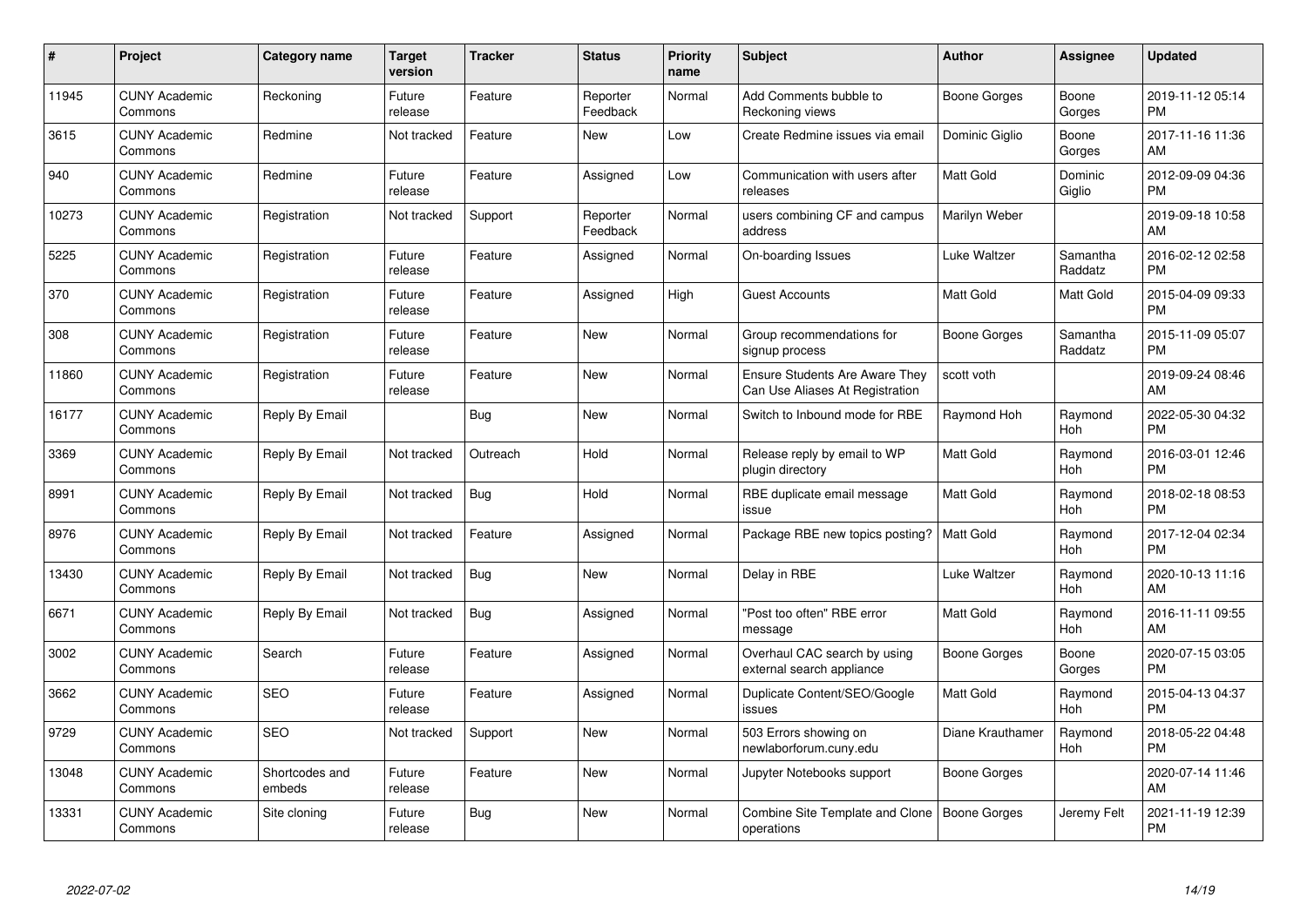| $\#$  | Project                         | Category name           | <b>Target</b><br>version | <b>Tracker</b> | <b>Status</b>        | <b>Priority</b><br>name | <b>Subject</b>                                                                                                                                        | Author                  | <b>Assignee</b>     | <b>Updated</b>                |
|-------|---------------------------------|-------------------------|--------------------------|----------------|----------------------|-------------------------|-------------------------------------------------------------------------------------------------------------------------------------------------------|-------------------------|---------------------|-------------------------------|
| 8898  | <b>CUNY Academic</b><br>Commons | Social Paper            | Not tracked              | Feature        | Assigned             | Normal                  | Usage data on docs and social<br>paper                                                                                                                | <b>Matt Gold</b>        | Matt Gold           | 2017-11-16 11:32<br>AM        |
| 7663  | <b>CUNY Academic</b><br>Commons | Social Paper            | Future<br>release        | <b>Bug</b>     | New                  | Normal                  | Social Paper notifications not<br>formatted correctly on secondary<br>sites                                                                           | <b>Boone Gorges</b>     | Boone<br>Gorges     | 2018-04-16 03:52<br><b>PM</b> |
| 5205  | <b>CUNY Academic</b><br>Commons | Social Paper            | Future<br>release        | Feature        | New                  | Normal                  | Social Paper folders                                                                                                                                  | Marilyn Weber           |                     | 2016-02-11 10:24<br><b>PM</b> |
| 7981  | <b>CUNY Academic</b><br>Commons | Social Paper            | Future<br>release        | Bug            | New                  | Normal                  | Social Paper comments should<br>not go to spam                                                                                                        | Luke Waltzer            | Boone<br>Gorges     | 2018-04-16 03:52<br><b>PM</b> |
| 5052  | <b>CUNY Academic</b><br>Commons | Social Paper            | Future<br>release        | Feature        | New                  | Low                     | Sentence by sentence or line by<br>line comments (SP suggestion #3)                                                                                   | Marilyn Weber           | Boone<br>Gorges     | 2016-02-11 10:24<br><b>PM</b> |
| 5053  | <b>CUNY Academic</b><br>Commons | Social Paper            | Future<br>release        | Feature        | New                  | Low                     | Scrollable menu to add readers<br>(SP suggestion #4)                                                                                                  | Marilyn Weber           | Samantha<br>Raddatz | 2016-04-21 05:21<br><b>PM</b> |
| 5282  | <b>CUNY Academic</b><br>Commons | Social Paper            | Future<br>release        | Bug            | New                  | Normal                  | Replying via email directs to paper<br>but not individual comment.                                                                                    | Marilyn Weber           | Raymond<br>Hoh      | 2016-03-02 01:48<br><b>PM</b> |
| 5050  | <b>CUNY Academic</b><br>Commons | Social Paper            | Future<br>release        | Feature        | New                  | Low                     | Making comments visible in SP<br>editing mode (SP suggestion #1)                                                                                      | Marilyn Weber           | Samantha<br>Raddatz | 2019-09-17 11:10<br><b>PM</b> |
| 5397  | <b>CUNY Academic</b><br>Commons | Social Paper            | Future<br>release        | Feature        | New                  | Normal                  | frustrating to have to<br>enable/disable in SP                                                                                                        | Marilyn Weber           | Samantha<br>Raddatz | 2016-04-20 03:39<br><b>PM</b> |
| 5183  | <b>CUNY Academic</b><br>Commons | Social Paper            | Future<br>release        | Design/UX      | New                  | Normal                  | Creating a new paper when<br>viewing an existing paper                                                                                                | Raffi<br>Khatchadourian | Samantha<br>Raddatz | 2016-02-02 12:09<br><b>PM</b> |
| 13975 | <b>CUNY Academic</b><br>Commons | Social Paper            | Not tracked              | Support        | Reporter<br>Feedback | Normal                  | can't approve comments on Social<br>Paper paper                                                                                                       | Marilyn Weber           |                     | 2021-02-12 09:33<br>AM        |
| 5058  | <b>CUNY Academic</b><br>Commons | Social Paper            | Future<br>release        | Feature        | <b>New</b>           | Low                     | Can there be a clearer signal that<br>even when comments have<br>already been made you add<br>comments by clicking on the side?<br>(SP suggestion #5) | Marilyn Weber           | Samantha<br>Raddatz | 2016-02-11 10:24<br><b>PM</b> |
| 5489  | <b>CUNY Academic</b><br>Commons | Social Paper            | Future<br>release        | Feature        | <b>New</b>           | Normal                  | Asc/desc sorting for Social Paper<br>directories                                                                                                      | <b>Boone Gorges</b>     |                     | 2016-04-21 10:06<br><b>PM</b> |
| 5199  | <b>CUNY Academic</b><br>Commons | Social Paper            | Future<br>release        | Feature        | New                  | Normal                  | add tables to the SP editor                                                                                                                           | Marilyn Weber           |                     | 2016-10-24 11:27<br>AM        |
| 5488  | <b>CUNY Academic</b><br>Commons | Social Paper            | Future<br>release        | <b>Bug</b>     | <b>New</b>           | Normal                  | Add a "last edited by" field to<br>Social Paper group directories                                                                                     | Boone Gorges            |                     | 2016-04-21 10:05<br><b>PM</b> |
| 5182  | <b>CUNY Academic</b><br>Commons | Social Paper            | Future<br>release        | Design/UX      | New                  | Normal                  | "Publishing" a private paper on<br>social paper?                                                                                                      | Raffi<br>Khatchadourian | Boone<br>Gorges     | 2016-10-13 04:12<br><b>PM</b> |
| 6426  | <b>CUNY Academic</b><br>Commons | Spam/Spam<br>Prevention | Future<br>release        | Feature        | Assigned             | Normal                  | Force captcha on all comments?                                                                                                                        | Matt Gold               | <b>Tahir Butt</b>   | 2016-10-24 02:06<br><b>PM</b> |
| 8666  | <b>CUNY Academic</b><br>Commons | Teaching                | Not tracked              | Documentation  | Assigned             | Normal                  | Create Teaching on the Commons   Matt Gold<br>Resource Page                                                                                           |                         | Laurie Hurson       | 2019-09-23 03:16<br><b>PM</b> |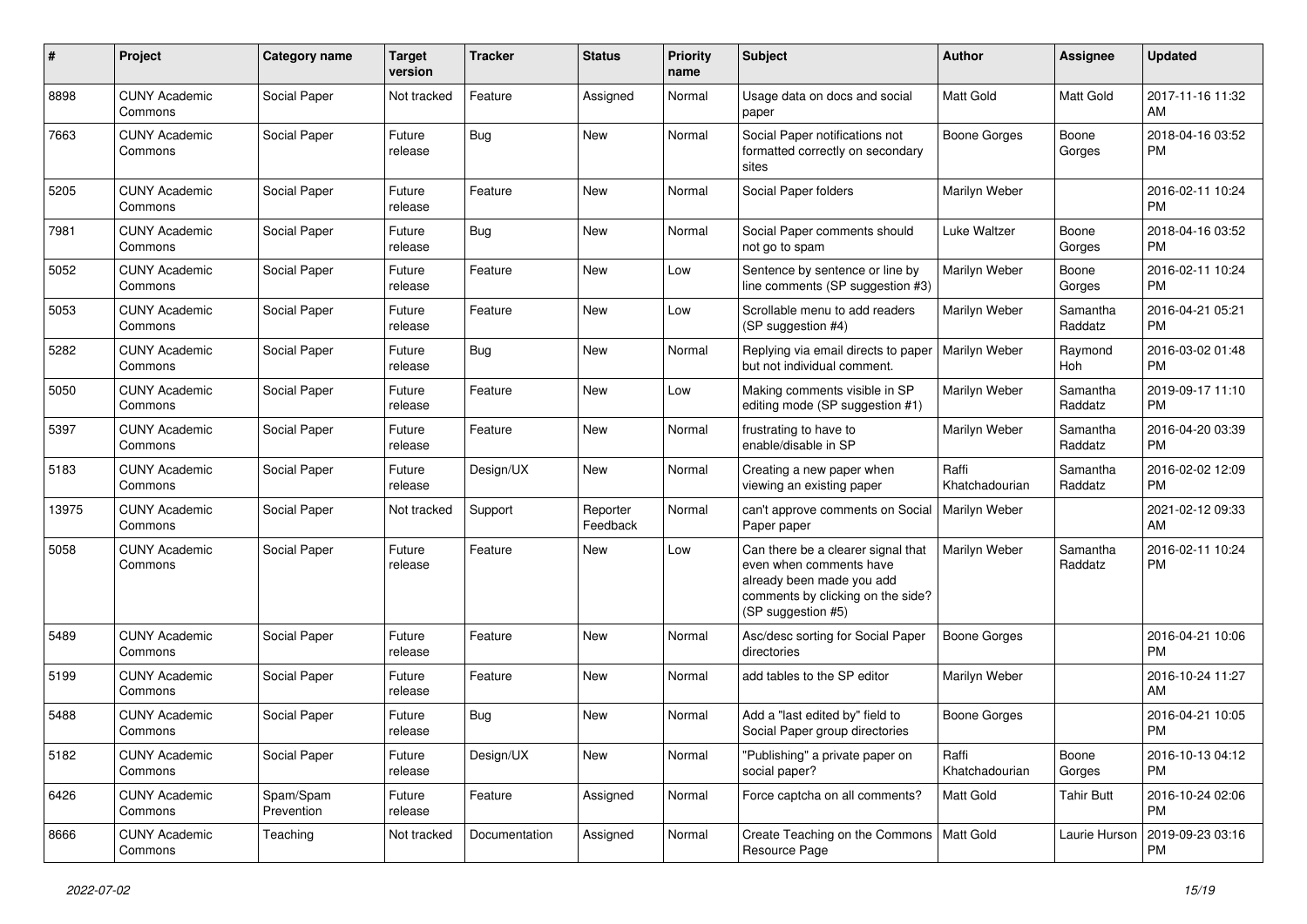| $\#$  | Project                         | <b>Category name</b>   | <b>Target</b><br>version | <b>Tracker</b> | <b>Status</b>        | <b>Priority</b><br>name | <b>Subject</b>                                                                                               | <b>Author</b>         | Assignee            | <b>Updated</b>                |
|-------|---------------------------------|------------------------|--------------------------|----------------|----------------------|-------------------------|--------------------------------------------------------------------------------------------------------------|-----------------------|---------------------|-------------------------------|
| 3090  | <b>CUNY Academic</b><br>Commons | Twitter page           | Future<br>release        | Feature        | Assigned             | Normal                  | Prevent Retweets from showing<br>up on Commons twitter page                                                  | <b>Matt Gold</b>      | <b>Tahir Butt</b>   | 2016-10-24 11:31<br>AM        |
| 4661  | <b>CUNY Academic</b><br>Commons | <b>User Experience</b> | Future<br>release        | Bug            | Assigned             | Normal                  | Simplify Events text                                                                                         | <b>Matt Gold</b>      | Samantha<br>Raddatz | 2015-10-02 09:06<br><b>PM</b> |
| 5316  | <b>CUNY Academic</b><br>Commons | <b>User Experience</b> | Future<br>release        | Feature        | Assigned             | Normal                  | Prompt user email address<br>updates                                                                         | Matt Gold             | Stephen Real        | 2016-12-21 03:30<br><b>PM</b> |
| 6298  | <b>CUNY Academic</b><br>Commons | <b>User Experience</b> | Not tracked              | Design/UX      | Assigned             | Normal                  | Examine data from survey                                                                                     | Matt Gold             | Margaret<br>Galvan  | 2016-10-14 12:16<br><b>PM</b> |
| 3473  | <b>CUNY Academic</b><br>Commons | User Experience        | Future<br>release        | Feature        | Assigned             | Normal                  | Commons profile: Add help info<br>about "Positions" replacing "title"                                        | Keith Miyake          | Samantha<br>Raddatz | 2015-11-09 02:28<br><b>PM</b> |
| 4222  | <b>CUNY Academic</b><br>Commons | User Experience        | Future<br>release        | Design/UX      | New                  | Normal                  | Add information to 'Delete<br>Account' page                                                                  | Samantha Raddatz      | scott voth          | 2015-06-26 11:35<br>AM        |
| 8675  | <b>CUNY Academic</b><br>Commons | User Onboarding        | Future<br>release        | Bug            | Reporter<br>Feedback | Low                     | Add new User search screen calls<br>for the input of email address but<br>doesn't work with one              | Paul Hebert           | Boone<br>Gorges     | 2017-10-11 11:17<br>AM        |
| 9941  | <b>CUNY Academic</b><br>Commons | Wiki                   | Not tracked              | Support        | Assigned             | Normal                  | Wiki functionality                                                                                           | Matt Gold             | Boone<br>Gorges     | 2018-06-26 10:57<br>AM        |
| 14483 | <b>CUNY Academic</b><br>Commons | WordPress - Media      | Not tracked              | Bug            | Reporter<br>Feedback | Normal                  | <b>Wordpress PDF Embed Stopped</b><br>Working after JITP Media Clone                                         | Patrick DeDauw        | Boone<br>Gorges     | 2021-05-20 01:51<br><b>PM</b> |
| 11386 | <b>CUNY Academic</b><br>Commons | WordPress - Media      | Not tracked              | Support        | Reporter<br>Feedback | Normal                  | disappearing images                                                                                          | scott voth            | Boone<br>Gorges     | 2019-05-14 10:32<br>AM        |
| 11449 | <b>CUNY Academic</b><br>Commons | WordPress - Media      | Not tracked              | Support        | Reporter<br>Feedback | Normal                  | Cloning Media Library for JITP<br>from Staging to Production Site                                            | <b>Patrick DeDauw</b> | Boone<br>Gorges     | 2019-05-13 12:00<br><b>PM</b> |
| 10040 | <b>CUNY Academic</b><br>Commons | WordPress (misc)       | Not tracked              | Bug            | Reporter<br>Feedback | Normal                  | User doesn't see full list of themes                                                                         | <b>Matt Gold</b>      | Boone<br>Gorges     | 2018-07-25 10:12<br>AM        |
| 11843 | <b>CUNY Academic</b><br>Commons | WordPress (misc)       | Future<br>release        | Design/UX      | New                  | Normal                  | Tweaking the Gutenberg Editor<br>Interface                                                                   | Laurie Hurson         |                     | 2022-04-26 12:00<br><b>PM</b> |
| 11024 | <b>CUNY Academic</b><br>Commons | WordPress (misc)       | Future<br>release        | Bug            | New                  | Normal                  | Subsites should not show "you<br>should update your .htaccess<br>now" notice after permalink setting<br>save | Boone Gorges          |                     | 2019-01-28 01:35<br><b>PM</b> |
| 2175  | <b>CUNY Academic</b><br>Commons | WordPress (misc)       | Not tracked              | Support        | Assigned             | Normal                  | Subscibe 2 vs. Jetpack<br>subscription options                                                               | local admin           | Matt Gold           | 2016-01-26 04:58<br><b>PM</b> |
| 15767 | <b>CUNY Academic</b><br>Commons | WordPress (misc)       |                          | Support        | <b>New</b>           | Normal                  | Site loading slowly                                                                                          | scott voth            | Boone<br>Gorges     | 2022-04-04 08:56<br><b>PM</b> |
| 1508  | <b>CUNY Academic</b><br>Commons | WordPress (misc)       | Future<br>release        | Feature        | Assigned             | Normal                  | Share login cookies across<br>mapped domains                                                                 | Boone Gorges          | Boone<br>Gorges     | 2012-07-02 12:12<br><b>PM</b> |
| 16245 | <b>CUNY Academic</b><br>Commons | WordPress (misc)       |                          | Bug            | Reporter<br>Feedback | Normal                  | Save Button missing on<br>WordPress Profile page                                                             | scott voth            | Raymond<br>Hoh      | 2022-06-16 03:09<br><b>PM</b> |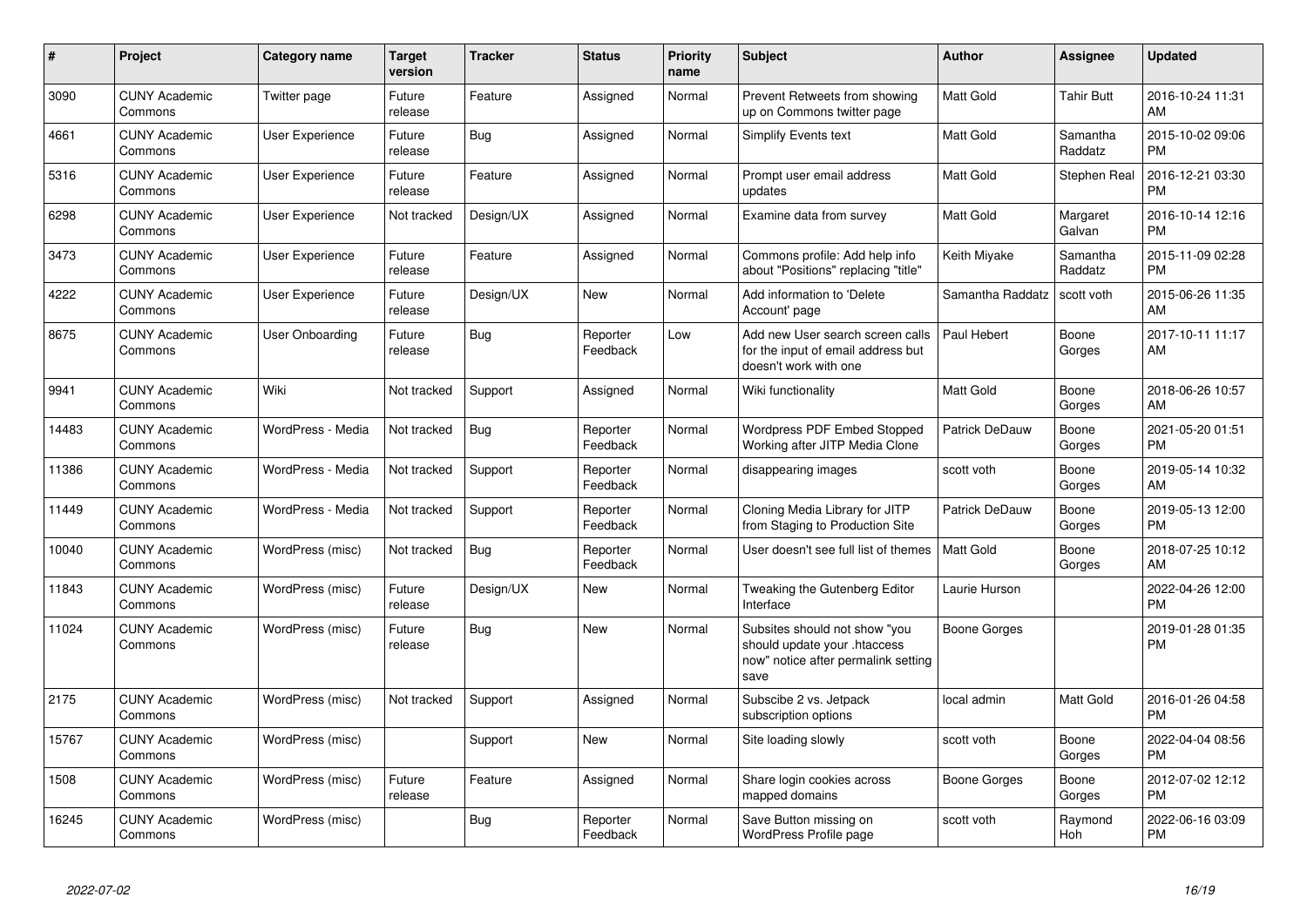| $\#$  | Project                         | <b>Category name</b>     | <b>Target</b><br>version | <b>Tracker</b> | <b>Status</b>        | <b>Priority</b><br>name | <b>Subject</b>                                                                                   | <b>Author</b>           | <b>Assignee</b>     | <b>Updated</b>                |
|-------|---------------------------------|--------------------------|--------------------------|----------------|----------------------|-------------------------|--------------------------------------------------------------------------------------------------|-------------------------|---------------------|-------------------------------|
| 3759  | <b>CUNY Academic</b><br>Commons | WordPress (misc)         | Future<br>release        | Feature        | Assigned             | Normal                  | Review Interface for Adding Users<br>to Blogs                                                    | Matt Gold               | Boone<br>Gorges     | 2015-03-24 05:52<br><b>PM</b> |
| 1105  | <b>CUNY Academic</b><br>Commons | WordPress (misc)         | Future<br>release        | Feature        | Assigned             | Normal                  | Rephrase Blog Privacy Options                                                                    | <b>Matt Gold</b>        | Samantha<br>Raddatz | 2015-11-09 06:19<br><b>PM</b> |
| 4388  | <b>CUNY Academic</b><br>Commons | WordPress (misc)         | Future<br>release        | <b>Bug</b>     | Assigned             | Normal                  | Repeated request for<br>authentication.                                                          | Alice.Lynn<br>McMichael | Raymond<br>Hoh      | 2015-08-11 07:35<br><b>PM</b> |
| 10380 | <b>CUNY Academic</b><br>Commons | WordPress (misc)         | Future<br>release        | Feature        | In Progress          | Normal                  | Remove blacklisted plugins                                                                       | Boone Gorges            |                     | 2022-04-26 12:00<br><b>PM</b> |
| 14074 | <b>CUNY Academic</b><br>Commons | WordPress (misc)         | Not tracked              | Support        | Reporter<br>Feedback | Normal                  | page password protection problem                                                                 | Marilyn Weber           |                     | 2021-03-02 11:03<br>AM        |
| 16255 | <b>CUNY Academic</b><br>Commons | WordPress (misc)         |                          | Bug            | New                  | Normal                  | Need to define 'MULTISITE'<br>constant in wp-config.php                                          | Raymond Hoh             |                     | 2022-06-19 09:31<br>AM        |
| 287   | <b>CUNY Academic</b><br>Commons | WordPress (misc)         | Future<br>release        | Feature        | Assigned             | Normal                  | Create troubleshooting tool for<br>account sign-up                                               | <b>Matt Gold</b>        | Boone<br>Gorges     | 2015-11-09 06:17<br><b>PM</b> |
| 365   | <b>CUNY Academic</b><br>Commons | WordPress (misc)         | Future<br>release        | Feature        | Assigned             | Normal                  | <b>Create Mouseover Tooltips</b><br>throughout Site                                              | <b>Matt Gold</b>        | Chris Stein         | 2015-11-09 06:18<br><b>PM</b> |
| 636   | <b>CUNY Academic</b><br>Commons | WordPress (misc)         | Not tracked              | Support        | Assigned             | Normal                  | Create Lynda.com-like Table of<br><b>Contents for Prospective Tutorial</b><br><b>Screencasts</b> | Matt Gold               | scott voth          | 2016-02-23 03:12<br><b>PM</b> |
| 3657  | <b>CUNY Academic</b><br>Commons | WordPress (misc)         | Not tracked              | Feature        | <b>New</b>           | Normal                  | Create alert for GC email<br>addresses                                                           | <b>Matt Gold</b>        | Matt Gold           | 2016-04-14 11:29<br><b>PM</b> |
| 9346  | <b>CUNY Academic</b><br>Commons | WordPress (misc)         | Not tracked              | Bug            | New                  | Normal                  | Clone cetls.bmcc.cuny.edu for<br>development                                                     | Owen Roberts            | Raymond<br>Hoh      | 2018-03-06 05:35<br><b>PM</b> |
| 11624 | <b>CUNY Academic</b><br>Commons | WordPress (misc)         | Not tracked              | Support        | <b>New</b>           | Normal                  | Change pages into posts or swap<br>database for a Commons site?                                  | Stephen Klein           | Raymond<br>Hoh      | 2019-07-09 11:04<br>AM        |
| 6755  | <b>CUNY Academic</b><br>Commons | WordPress (misc)         | Future<br>release        | Bug            | <b>New</b>           | Normal                  | Cannot Deactivate Plugin                                                                         | Laura Kane              |                     | 2016-11-16 01:12<br><b>PM</b> |
| 2167  | <b>CUNY Academic</b><br>Commons | WordPress (misc)         | Future<br>release        | Bug            | Assigned             | Normal                  | <b>CAC-Livestream Plugin Issues</b>                                                              | Michael Smith           | Dominic<br>Giglio   | 2015-01-02 03:06<br><b>PM</b> |
| 14113 | <b>CUNY Academic</b><br>Commons | WordPress (misc)         | Future<br>release        | Bug            | Hold                 | Normal                  | Block Editor Not Working on this<br>page - Json error                                            | scott voth              | Boone<br>Gorges     | 2021-03-05 11:01<br>AM        |
| 6332  | <b>CUNY Academic</b><br>Commons | WordPress (misc)         | Future<br>release        | Feature        | New                  | Normal                  | Allow uploaded files to be marked<br>as private in an ad hoc way                                 | Boone Gorges            |                     | 2016-10-17 11:41<br><b>PM</b> |
| 13835 | <b>CUNY Academic</b><br>Commons | WordPress (misc)         | Future<br>release        | Feature        | <b>New</b>           | Normal                  | Allow OneSearch widget to have<br>'CUNY' as campus                                               | Boone Gorges            | Boone<br>Gorges     | 2021-11-19 12:39<br><b>PM</b> |
| 14983 | <b>CUNY Academic</b><br>Commons | WordPress (misc)         | Not tracked              | Support        | Reporter<br>Feedback | Normal                  | "Read More" tag not working                                                                      | Rebecca Krisel          | Raymond<br>Hoh      | 2021-11-23 01:17<br><b>PM</b> |
| 3691  | <b>CUNY Academic</b><br>Commons | <b>WordPress Plugins</b> | Future<br>release        | <b>Bug</b>     | <b>New</b>           | Normal                  | <b>WPMU Domain Mapping</b><br>Debugging on cdev                                                  | Raymond Hoh             | Matt Gold           | 2014-12-12 09:04<br>AM        |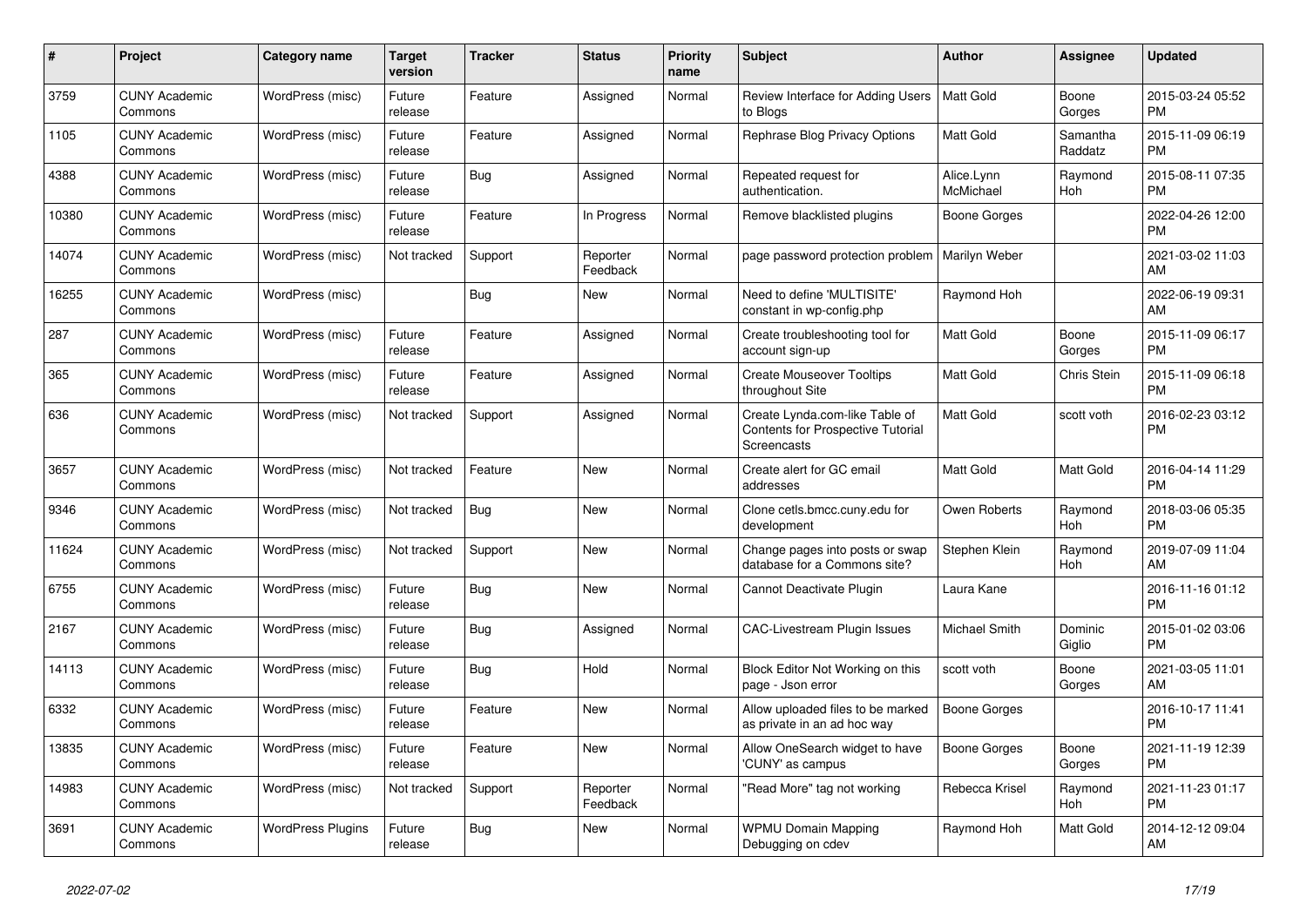| #     | Project                         | <b>Category name</b>     | <b>Target</b><br>version | <b>Tracker</b> | <b>Status</b>        | Priority<br>name | <b>Subject</b>                                                | <b>Author</b>           | <b>Assignee</b>   | <b>Updated</b>                |
|-------|---------------------------------|--------------------------|--------------------------|----------------|----------------------|------------------|---------------------------------------------------------------|-------------------------|-------------------|-------------------------------|
| 9926  | <b>CUNY Academic</b><br>Commons | <b>WordPress Plugins</b> | Future<br>release        | Bug            | <b>New</b>           | Normal           | twitter-mentions-as-comments<br>cron jobs can run long        | Boone Gorges            | Boone<br>Gorges   | 2018-10-24 12:34<br><b>PM</b> |
| 11545 | <b>CUNY Academic</b><br>Commons | <b>WordPress Plugins</b> | Not tracked              | Support        | <b>New</b>           | Normal           | <b>Twitter searches in WordPress</b>                          | Gina Cherry             | Matt Gold         | 2019-09-23 01:03<br><b>PM</b> |
| 9515  | <b>CUNY Academic</b><br>Commons | <b>WordPress Plugins</b> | Not tracked              | Bug            | Reporter<br>Feedback | Normal           | Text to Speech plugin - "More<br>Slowly" checkbox not working | scott voth              | Boone<br>Gorges   | 2018-06-13 02:26<br><b>PM</b> |
| 6356  | <b>CUNY Academic</b><br>Commons | <b>WordPress Plugins</b> | Future<br>release        | Bug            | Reporter<br>Feedback | Low              | Should Subscribe2 be<br>deprecated?                           | Luke Waltzer            |                   | 2017-03-20 12:20<br><b>PM</b> |
| 16319 | <b>CUNY Academic</b><br>Commons | <b>WordPress Plugins</b> | 2.0.3                    | <b>Bug</b>     | New                  | Normal           | Request for Events Calendar Pro<br>5.14.2 update              | Raymond Hoh             | Raymond<br>Hoh    | 2022-07-01 04:16<br><b>PM</b> |
| 5826  | <b>CUNY Academic</b><br>Commons | <b>WordPress Plugins</b> | Future<br>release        | Support        | Reporter<br>Feedback | Normal           | <b>Remove Subscription Options</b><br>plugin from directory   | Sarah Morgano           | Sarah<br>Morgano  | 2016-10-21 04:14<br><b>PM</b> |
| 658   | <b>CUNY Academic</b><br>Commons | <b>WordPress Plugins</b> | Future<br>release        | Feature        | Assigned             | Normal           | Rebulid Sitewide Tag Suggestion                               | <b>Matt Gold</b>        | Boone<br>Gorges   | 2015-01-05 08:47<br><b>PM</b> |
| 11788 | <b>CUNY Academic</b><br>Commons | <b>WordPress Plugins</b> | Future<br>release        | Support        | Reporter<br>Feedback | Normal           | Plugin Request - Browse Aloud                                 | scott voth              |                   | 2019-09-24 08:42<br>AM        |
| 1562  | <b>CUNY Academic</b><br>Commons | <b>WordPress Plugins</b> | Future<br>release        | Feature        | Assigned             | Low              | Play with NYT Collaborative<br>Authoring Tool                 | Matt Gold               | Boone<br>Gorges   | 2015-01-05 08:47<br><b>PM</b> |
| 16314 | <b>CUNY Academic</b><br>Commons | <b>WordPress Plugins</b> |                          | Feature        | <b>New</b>           | Normal           | Install Multicollab plug-in?                                  | Raffi<br>Khatchadourian |                   | 2022-06-29 03:44<br><b>PM</b> |
| 9947  | <b>CUNY Academic</b><br>Commons | <b>WordPress Plugins</b> | Future<br>release        | Feature        | Reporter<br>Feedback | Normal           | Install H5P quiz plugin                                       | Matt Gold               | Boone<br>Gorges   | 2018-09-11 11:01<br>AM        |
| 8498  | <b>CUNY Academic</b><br>Commons | <b>WordPress Plugins</b> | Future<br>release        | Feature        | New                  | Low              | <b>Gravity Forms Email Users</b>                              | Raffi<br>Khatchadourian | Matt Gold         | 2017-10-13 12:58<br><b>PM</b> |
| 11120 | <b>CUNY Academic</b><br>Commons | <b>WordPress Plugins</b> | Not tracked              | Bug            | Reporter<br>Feedback | Normal           | Events Manager Events Not<br>Showing Up                       | Mark Webb               |                   | 2019-02-27 04:10<br><b>PM</b> |
| 12121 | <b>CUNY Academic</b><br>Commons | <b>WordPress Plugins</b> | 2.0.3                    | Feature        | Reporter<br>Feedback | Normal           | Embedding H5P Iframes on<br><b>Commons Site</b>               | Laurie Hurson           | Boone<br>Gorges   | 2022-06-29 11:32<br>AM        |
| 9289  | <b>CUNY Academic</b><br>Commons | <b>WordPress Plugins</b> | Future<br>release        | Bug            | Reporter<br>Feedback | Normal           | Email Users Plugin                                            | Laurie Hurson           | Boone<br>Gorges   | 2018-10-24 12:34<br><b>PM</b> |
| 14987 | <b>CUNY Academic</b><br>Commons | <b>WordPress Plugins</b> | Future<br>release        | Bug            | New                  | Normal           | Elementor update causes<br>database freeze-up                 | Boone Gorges            | Boone<br>Gorges   | 2021-11-29 12:02<br><b>PM</b> |
| 497   | <b>CUNY Academic</b><br>Commons | <b>WordPress Plugins</b> | Future<br>release        | Feature        | Assigned             | Normal           | Drag and Drop Ordering on<br><b>Gallery Post Plugin</b>       | <b>Matt Gold</b>        | Ron Rennick       | 2015-11-09 06:18<br><b>PM</b> |
| 13946 | <b>CUNY Academic</b><br>Commons | <b>WordPress Plugins</b> | 2.1.0                    | Support        | Assigned             | Normal           | Custom Embed handler For<br>OneDrive files                    | scott voth              | Raymond<br>Hoh    | 2022-05-26 10:46<br>AM        |
| 8078  | CUNY Academic<br>Commons        | <b>WordPress Plugins</b> | Future<br>release        | System Upgrade | Assigned             | Normal           | <b>CommentPress Updates</b>                                   | Margaret Galvan         | Christian<br>Wach | 2017-05-08 03:49<br><b>PM</b> |